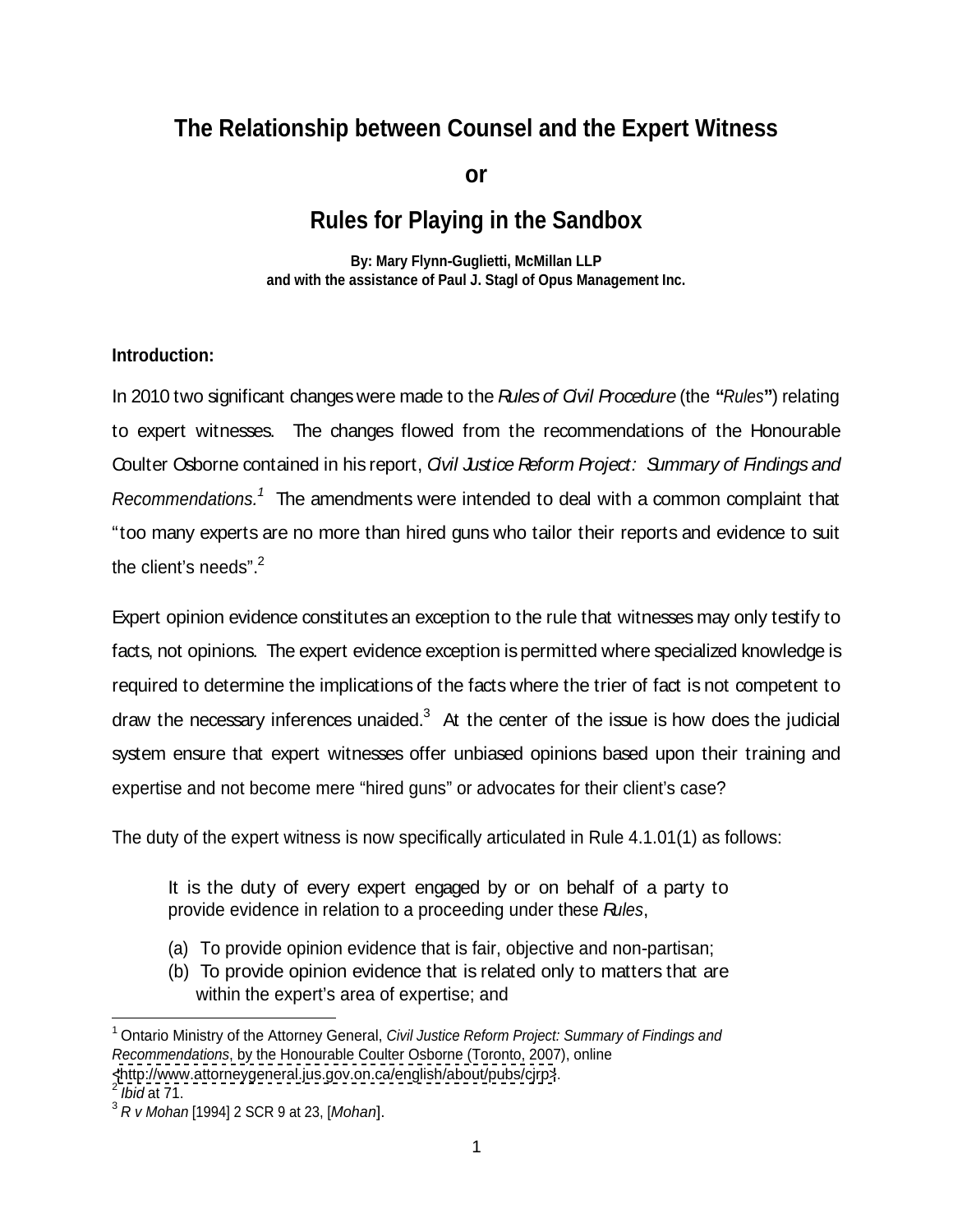(c) To provide such additional assistance as the court may reasonably require to determine a matter in issue.

In addition to defining the role of the expert witness, Rule 53.03(2.1) sets out the requirements that must be contained in an expert report as follows:

**53.03 Expert Witnesses - Expert Reports** (1) A party who intends to call an expert witness at trial shall, not less than 90 days before the pre-trial conference scheduled under subrule 50.02 (1) or (2), serve on every other party to the action a report, signed by the expert, containing the information listed in subrule (2.1).

(2) Aparty who intends to call an expert witnessat trial to respond to the expert witness of another party shall, not less than 60 days before the pre-trial conference, serve on every other party to the action a report, signed by the expert, containing the information listed in subrule (2.1).

(2.1) A report provided for the purposes of subrule (1) or (2) shall contain the following information:

- 1. The expert's name, address and area of expertise.
- 2. The expert's qualifications and employment and educational experiences in his or her area of expertise.
- 3. The instructions provided to the expert in relation to the proceeding.
- 4. The nature of the opinion being sought and each issue in the proceeding to which the opinion relates.
- 5. The expert's opinion respecting each issue and, where there is a range of opinions given, a summary of the range and the reasons for the expert's own opinion within that range.
- 6. The expert's reasons for his or her opinion, including,
	- i. a description of the factual assumptions on which the opinion is based,
	- ii. a description of any research conducted by the expert that led him or her to form the opinion, and
	- iii. a list of every document, if any, relied on by the expert in forming the opinion.
- 7. An acknowledgement of expert's duty (Form 53) signed by the expert.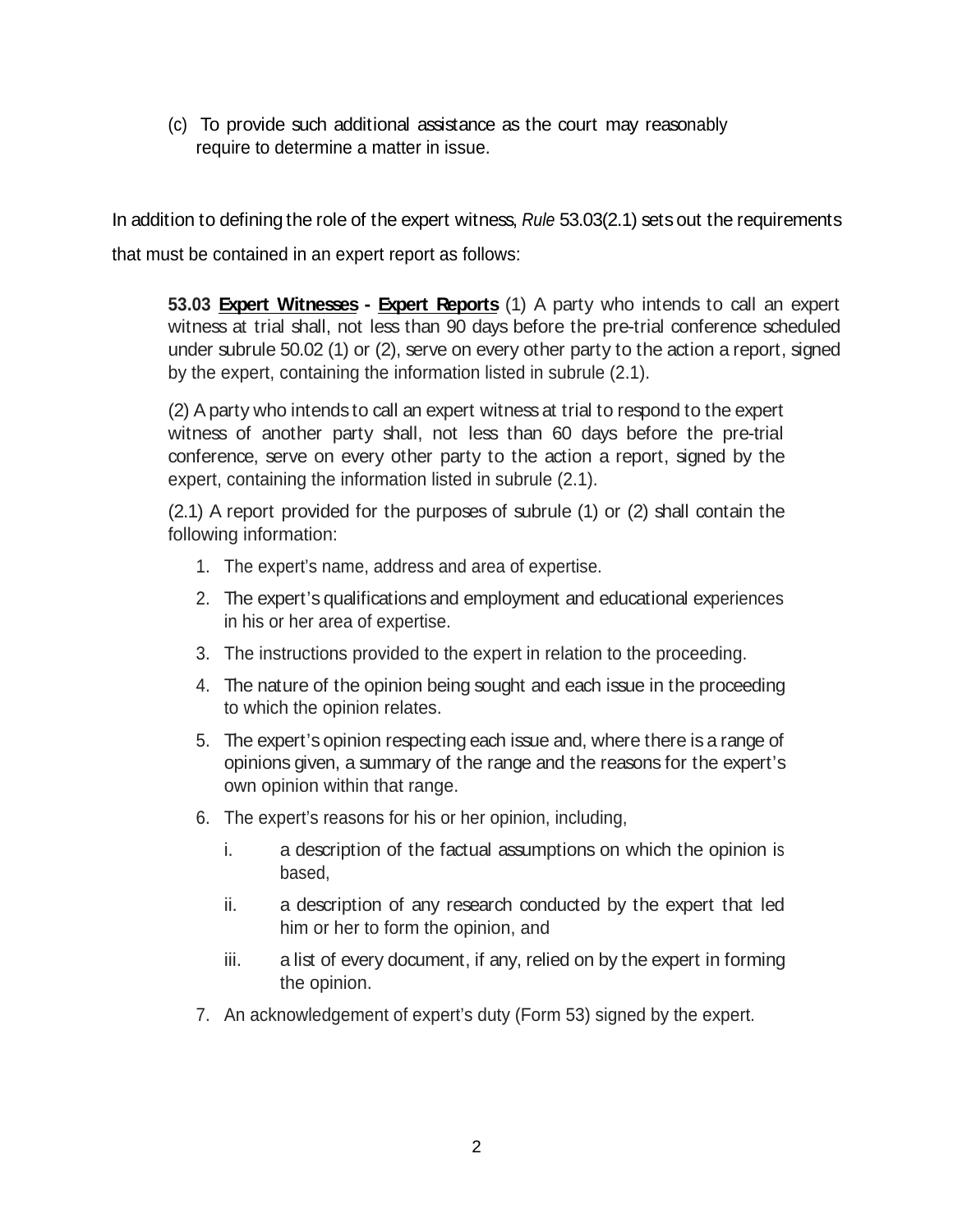Rules 4.1.01(1) and 53.03(2.1) are very similar to Rule 21.01 of the Ontario Municipal Board Rules of Practice and Procedure made under section 91 of the Ontario Municipal Board Act and section 25.1 of the Statutory Powers Procedure Act (the "OMB Rules").

21.01 **Duty of the Expert Witness:** It is the duty of every expert engaged by or on behalf of a party who is to provide opinion evidence at a proceeding under these Rules to acknowledge, either prior to (by executing the acknowledgement form attached to the Rules) or at the proceeding, that they are to,

- a) provide opinion evidence that is fair, objective and non partisan;
- b) provide opinion evidence that is related only to the matters that are within the expert's area of expertise; and
- c) to provide such additional assistance as the Board may reasonably require to determine a matter in issue.
- d) These duties prevail over any obligation owed by the expert to the party by whom or on whose behalf he or she is engaged.

The Acknowledgement of Expert's Duty Form attached to the OMB Rules and the certificate mandated by Rule 53.03(2.1) are identical.

As a result of the introduction of the amendments to the Rules governing expert witnesses many wondered whether the amendments were intended as a fundamental change in the roles played by not only the expert witness, but also the role of legal counsel in preparing an expert witness for trial/hearing. This paper will review recent case law dealing with the interpretation of Rules 4.1.01(1) and 54.03(2.1) and OMB Rule 21.01 and its impact on the legal profession and their interaction with expert witnesses.

### **Anarchy in the Sandbox**

While much of the province of Ontario found itself in the grips of an unrelenting polar vortex in January of 2014, a greater chill swept over the legal profession with the release of Madame Justice Wilson's decision in the case of Moore v Getahun.<sup>4</sup> The case concerned a medical malpractice lawsuit against an orthopedic surgeon related to treatment the plaintiff received following a motorcycle accident. During the trial the defense called an expert witness to testify.

 $4$  Moore v Getahun, 2014 ONSC 237, (CanLII) [Moore 2014].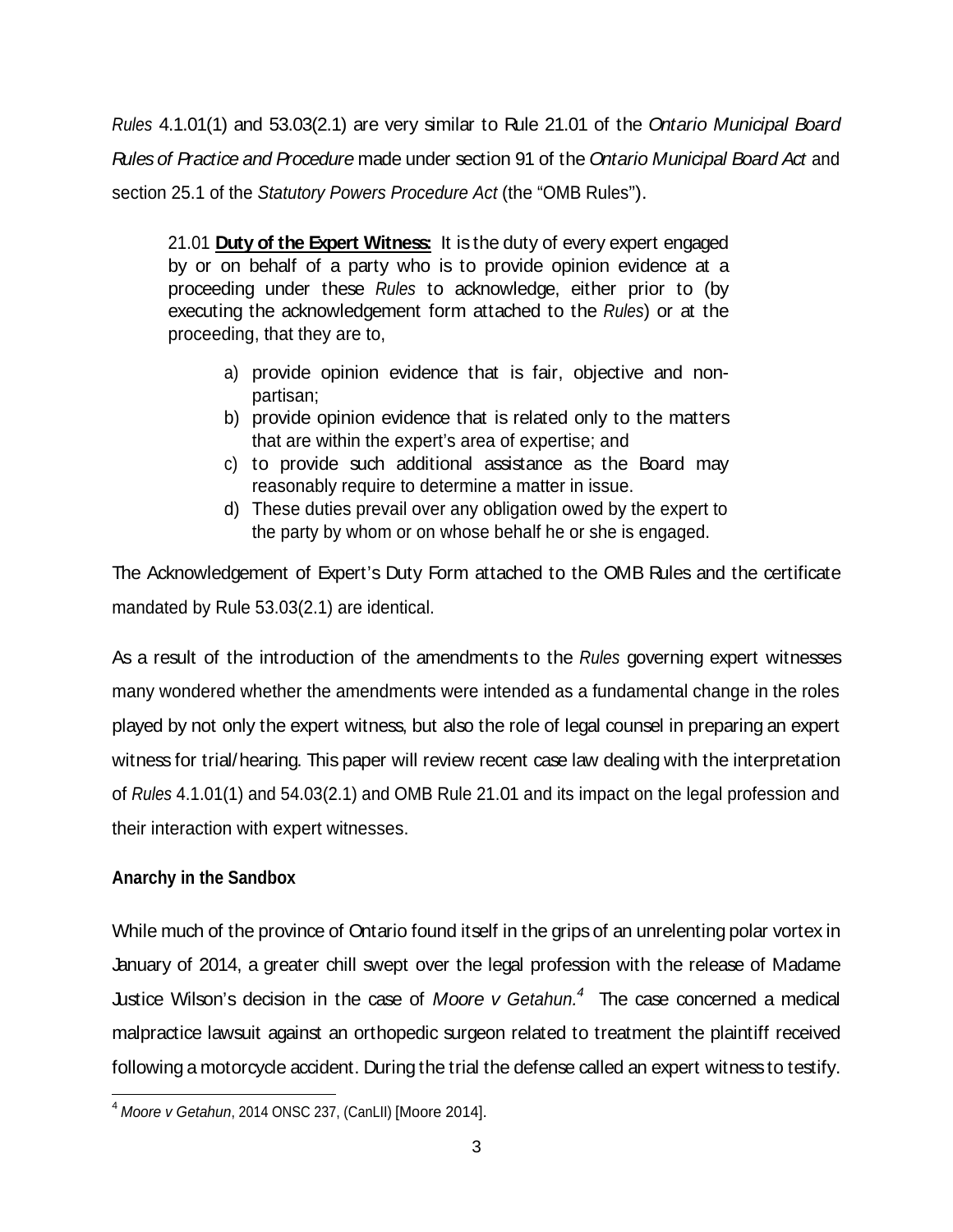When giving his evidence, the expert acknowledged that during a one and a half hour phone conversation the defence counsel reviewed hisdraft report and suggested changes for the final report. The expert confirmed he was happy with his draft report, but defence counsel made suggestions and he made the corrections.<sup>5</sup>

Madame Justice Wilson strongly criticized the practice of counsel reviewing draft expert reports and stated:

> "The purpose of Rule 53.03 is to ensure the independence and integrity of the expert witness. The expert's primary duty is to the court. In light of this change in the role of the expert witness under the new rule, I condude that counsel's prior practice of reviewing draft reports should stop. There should be full disclosure in writing of any changes to an expert's final report as a result of counsel's corrections, suggestions or clarifications to ensure transparency in the process and to ensure that the expert is neutral." $^6$

She also stated later in her decision that "the practice of discussing draft reports with counsel is improper and undermines both the purpose of Rule 53.03 as well as the expert's credibility and neutrality". $\frac{7}{2}$ 

Another interesting aspect of this case concerns the use of expert witness reports. The reports were not entered into evidence and instead the parties proceeded to call viva voce evidence from all the expert witnesses. Madame Justice Wilson asked that the expert reports, together with any drafts, copies of the instructing letters and records of any conference calls be made available to her as an aide memoire. She then took into account what she perceived to be contradictions between the experts' oral evidence and the written reports when assessing the expert's creditability. $^8$ 

Ultimately the matter was decided at trial in favour of the plaintiff. The defendants appealed the decision to the Court of Appeal.

 $\frac{5 \text{ hidden}}{200}$  202  $<sup>5</sup>$  Ibid at paras 289, 293.</sup>

 $6<sup>6</sup>$  third at nore 520  $<sup>6</sup>$  Ibid at para 520.</sup>

 $^7$  thid at nore 52 Ibid at para 52. And the set of the set of the set of the set of the set of the set of the set of the set of the set of the set of the set of the set of the set of the set of the set of the set of the set of the set of the

<sup>&</sup>lt;sup>8</sup> Moore v Getahun, 2015 ONCA 55 at para 7, online: Ontario Courts

[<sup>&</sup>lt;http://www.ontariocourts.on.ca/decisions/2015/2015ONCA0055.pdf>](http://www.ontariocourts.on.ca/decisions/2015/2015ONCA0055.pdf>) [Moore 2015].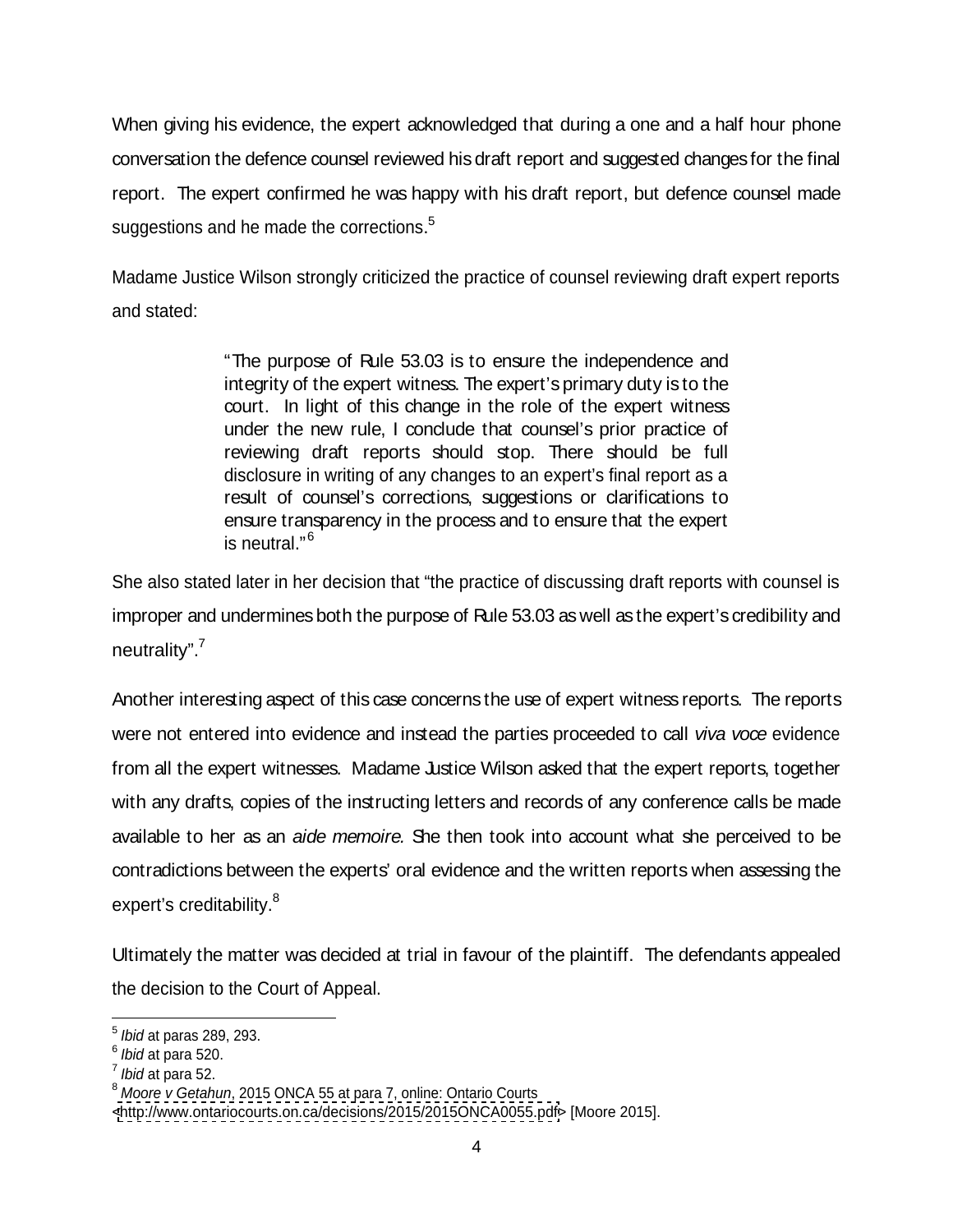The rulings regarding expert reports caused a great deal of concern amongst the legal profession, particularly with respect to the review by counsel of draft expert reports. To the legal profession, this was a major game changer. Clearly if Madame Justice Wilson's ruling regarding the purpose of Rule 53.03 was correct, the rules of the sandbox had dramatically shifted causing many lawyers wondering what role, if any, they had regarding the preparation of expert reports.

As a result of this uncertainty, four lawyers' associations - the Advocates' Society, the Criminal Lawyers Association, the Canadian Defence Lawyers Association and the Ontario Trial Lawyers Association all sought and were granted standing in the Court of Appeal proceedings.

#### **Calm Returns to the Sandbox**

With the release of the January 2015 Moore v Getahun Court of Appeal decision calm has returned to the sandbox<sup>9</sup>. Mr. Justice Sharpe, writing for the Court concluded that the trial judge erred in holding that it was unacceptable for counsel to review and discuss draft expert reports. He further held that she erred in using the written expert reports that were neither entered into evidence, nor the subject of cross-examination, to contradict and discredit aspects of the viva voce evidence of the appellant's expert witnesses. He did, however, rule that these errors did not affect the outcome of the trial as no substantial wrong or miscarriage of justice flowed from the errors. $^{10}$  and the state of the state of the state of the state of the state of the state of the state of the state of the state of the state of the state of the state of the state of the state of the s

The Court of Appeal directly commented on the submissions of the parties and the interveners by acknowledging their joint concern that "if accepted, the trial judge's ruling would represent a major change in practice".<sup>11</sup> Mr. Justice Sharpe stated "[i]t is widely accepted that consultation between counsel and expert witnesses in preparation of Rule 53.03 reports, within certain limits, is necessary to ensure the efficient and orderly presentation of expert evidence and the timely, affordable and just resolution of claims"<sup>12</sup>. .<br>1980 - Paul Barbara, politikar eta espainiar eta espainiar eta espainiar eta espainiar eta espainiar eta espai

 $\frac{9 \text{ hid}}{2}$ Ibid.

 $^{10}$  Ibid at para 7.  $\,$ 

 $^{11}$  *Ibid* at para 49.  $\blacksquare$ 

 $^{12}$  Ibid at para 49.  $\,$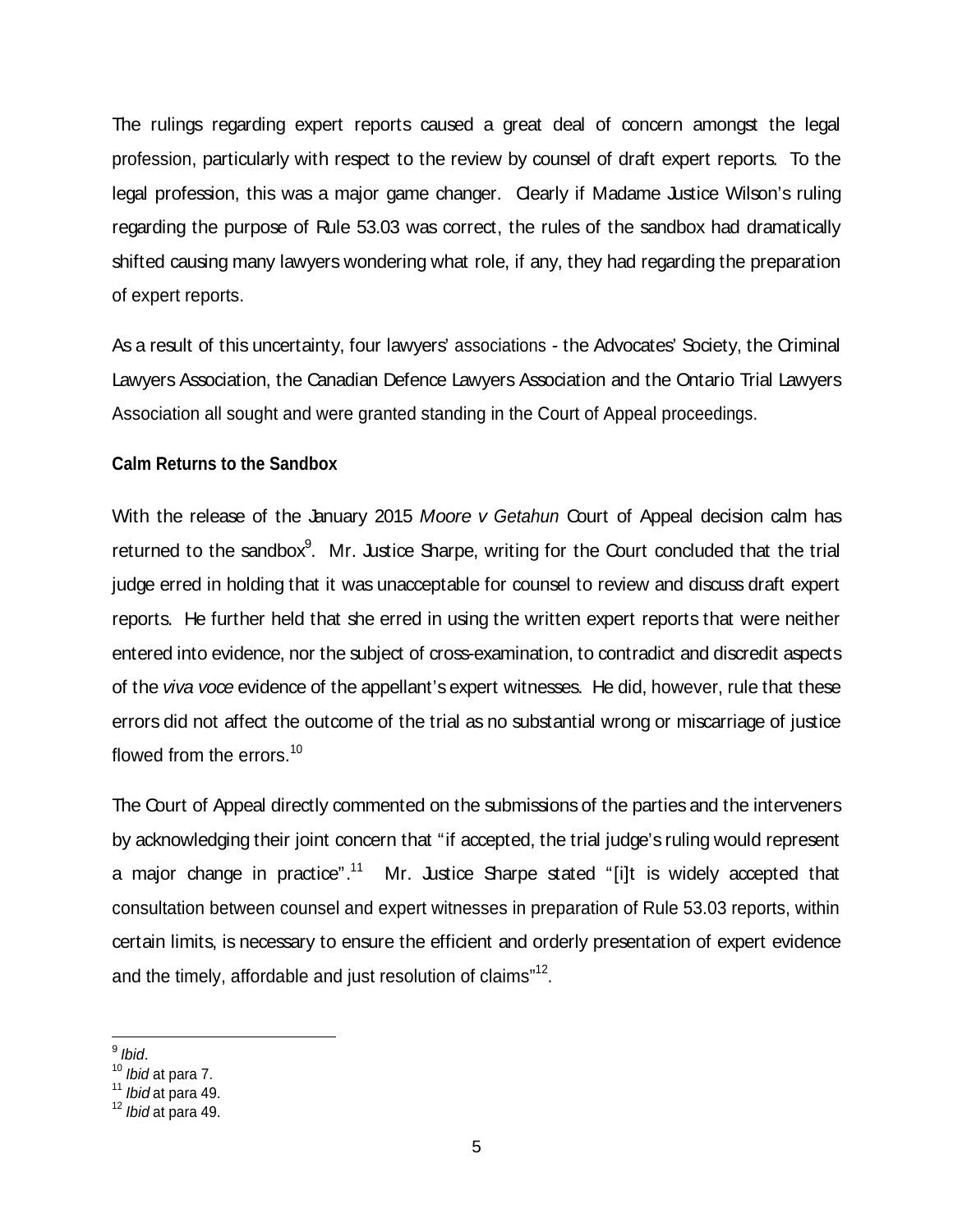The Court of Appeal confirmed that the amendments to the Rules and the Osborne Report recommendations were intended to clarify and emphasize the existing common law duties of expert witnesses to provide opinion evidence that is fair, objective and non-partisan.<sup>13</sup> The court further confirmed that the "changes suggested by the trial judge find no support in the various reviews and studies on civil justice reform..."<sup>14</sup>

Justice Sharpe explained that the ethical and professional standards of the legal profession forbid counsel from engaging in practices that would interfere with the independence and objectivity of expert witnesses. He then referenced a quote from the Holland Group's position paper "that it is inappropriate for counsel to persuade or attempt to persuade experts to articulate opinions that they do not genuinely hold, and that it is of paramount importance that the expert genuinely believes the opinion that he or she articulates both in the expert report and in the witness stand." $15$ 

He also noted that the ethical standards of other professional bodies place obligations upon their members to be independent and impartial when giving expert evidence.<sup>16</sup> By way of example, the Ontario Professional Planners Institutes' Professional Code of Practice fully articulates for its members their ethical responsibilities. Section 1.2 of this Code requires that a Registered Professional Planner (RPP) "provide full, clear and accurate information on planning matters to decision makers and members of the public<sup>"</sup>. As well, Section 2.1 of the Code requires that an RPP "impart independent professional opinion to clients, employers, the public and tribunals".

In fact, the Ontario Municipal Board ("OMB") significantly relies on the professional standards of OPPI 's Registered Professional Planners and their independent advice brought to a Hearing. In J.A. Fraser's 1991 decision Green Road  $v$  The City of Stoney Creek, where the municipal planner (under summons) was being expressly directed by the municipal lawyer, the Board reflected that:

 $\frac{13}{13}$  *lbid* at para 52.

 $^{14}$  Ibid at para 53.  $\,$ 

 $^{15}$  *lbid* at para 58.  $\blacksquare$ 

 $^{16}$  *Ibid* at para 60.  $\blacksquare$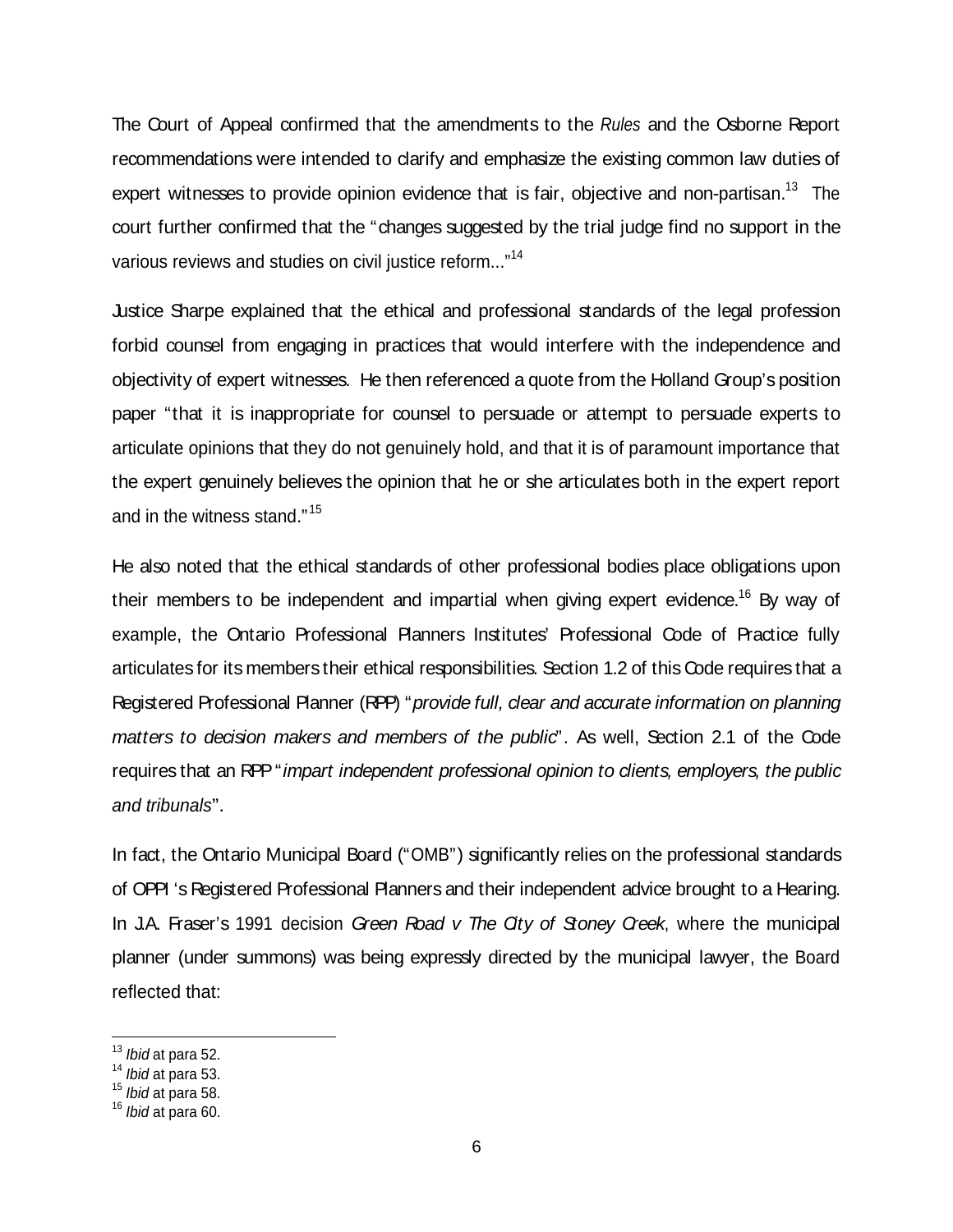"In our democratic system of municipal government, Council has the right and discretion to accept or reject the advice of staff and to vote accordingly. Council does not, however, have the right to order an employee to tailor his evidence before any tribunal, whether the Board or a court….. The Board finds that the role of Mr. Plant, whether or not it was carried out pursuant to instructions received from his client, the City of Stoney Creek**,** in attempting to curtail the planner'sevidence before the Board was improper and was an attempt to impair the Board's ability to carry out its function mandated by the legislature in the Planning Act in that the Board must rely on good, sound and frank evidence from all witnesses**,** including and perhaps specially that of the municipal planner, to make decisions in the public interest."<sup>17</sup>

The Board then also awarded costs against the municipal lawyer for frustrating that independent advice.

In Mr. J.R. McKenzie's 2013 decision in Preservation of Agricultural Lands Society (PALS) v Town of Fort Erie, in considering a Section 43 Motion challenging the Board's (separately constituted) ruling concerning the denied status of PALS planning witness Dr. H. Gayler, the Board reflected on the rules and considerations in accepting an expert witness and noted that:

> ". . . those who were professional planners were Members of the Ontario Professional Planners Institute ("OPPI" or "Profession") and held the Registered Professional Planner ("RPP") designation. Given that RPPs appear regularly before the Board, judicial notice is taken of the Profession's Code of Practice and Standards of Practice which require a primary duty to the public interest and the principles of sound planning, including an obligation to exercise independent professional judgment. The Profession is ever vigilant about ensuring that its members are independent, seen as independent, not beholden to the organization whose name appears on their remuneration cheque. It is for that reason that a professional planner seeking expert qualification will only accept a retainer or support a proposal after an independent exercise of due diligence. Indeed, that exercise is often the first thing queried when the witness is presented for qualification because it goes directly to undermining independence and satisfying that component of qualification confirmed by Vice-Chair

<sup>&</sup>lt;sup>17</sup> Green Road Developments Ltd.v Stoney Creek (City), File Nos. O 900071, Z 890221, 27 OMBR 327, [1991] OMBD No. 2225, Fraser JA [Green Road Developments].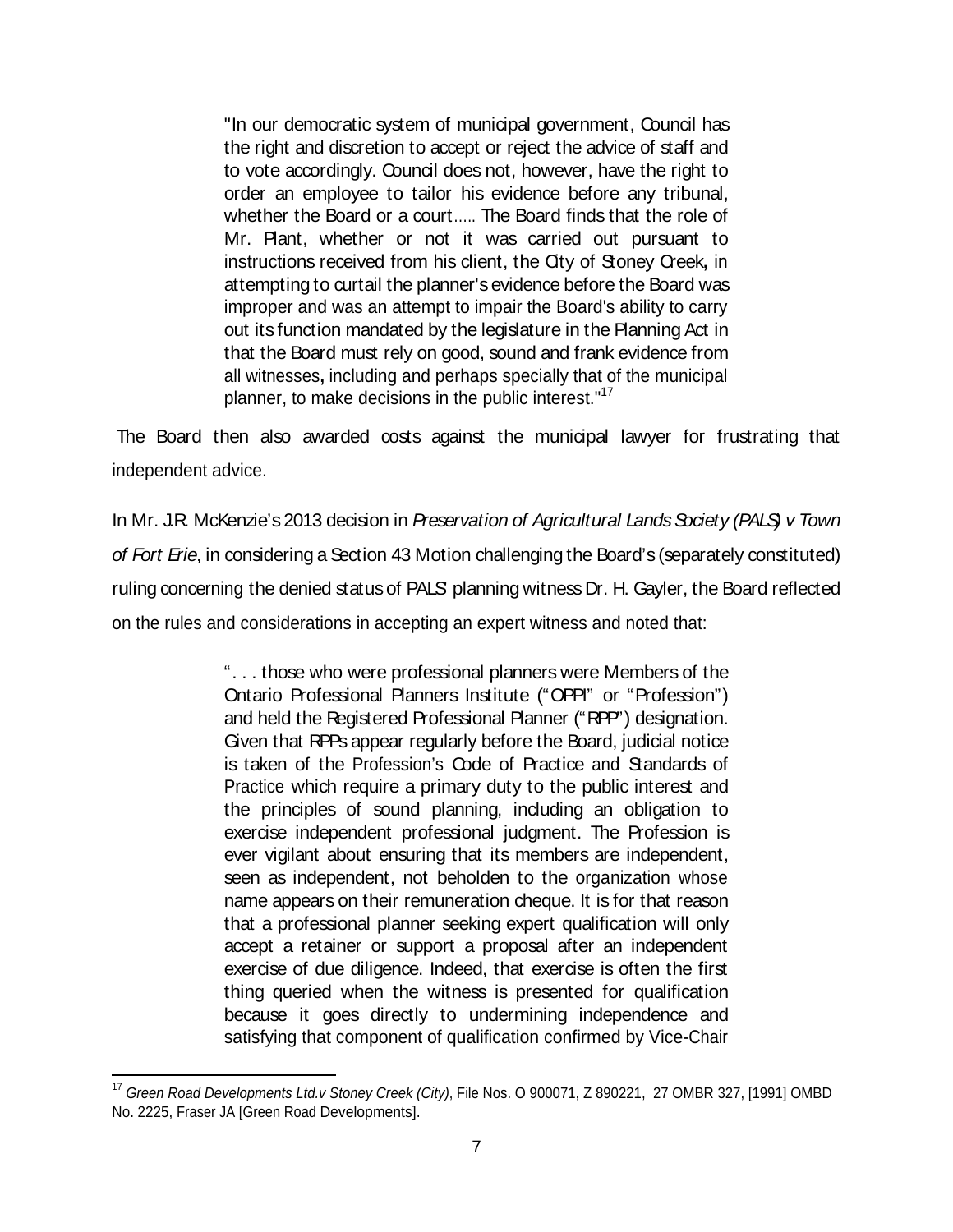Schiller. Such professional obligations and practices have been ignored by PALSin its suggestion that Dr. Gayler, who is neither a member of the OPPI nor an RPP, should have been accorded the same status as the planners proffered by the Town, Region, and Proponent. That Vice-Chair Schiller treated those planners differently is not evidence of bias against PALS because those planners started with a different status than Dr. Gayler." <sup>18</sup>

Lastly, returning to the 2015 Court of Appeal decision, Justice Sharpe states that the "adversarial process, particularly through cross-examination, provides an effective tool to deal with cases where there is an air of reality to the suggestion that counsel improperly influenced an expert witness." $^{19}$ 

At paragraph 63, Justice Sharpe explains the importance of consultation between the expert witness and legal counsel as follows:

> "Consultation and collaboration between counsel and expert witnesses is essential to ensure that the expert witness understands the duties reflected by Rule 4.1.01 and contained in the Form 53 acknowledgement of expert's duty. Reviewing a draft report enables counsel to ensure that the report,

- i. Complies with the Rules of *Civil Procedure* and the rules of evidence,
- ii. Addresses and is restricted to the relevant issues, and
- iii. Is written in a manner and style that is accessible and comprehensive.

Counsel need to ensure that the expert witness understands matters such as the difference between the legal burden of proof and scientific certainty, the need to clarify the facts and assumptions underlying the expert's opinion, the need to confine the report to matters within the expert witness' area of expertise and the need to avoid usurping the court's function as the ultimate arbiter of the issues."

<sup>&</sup>lt;sup>18</sup> Citizens Coalition of Greater Fort Erie v. Niagara (Regional Municipality) 77 OMBR 76 at para 37, 11 MPLR (5<sup>th</sup>) 157 [Citizens Coalition].

 $19$  Moore 2015, supra note 8 at para 61.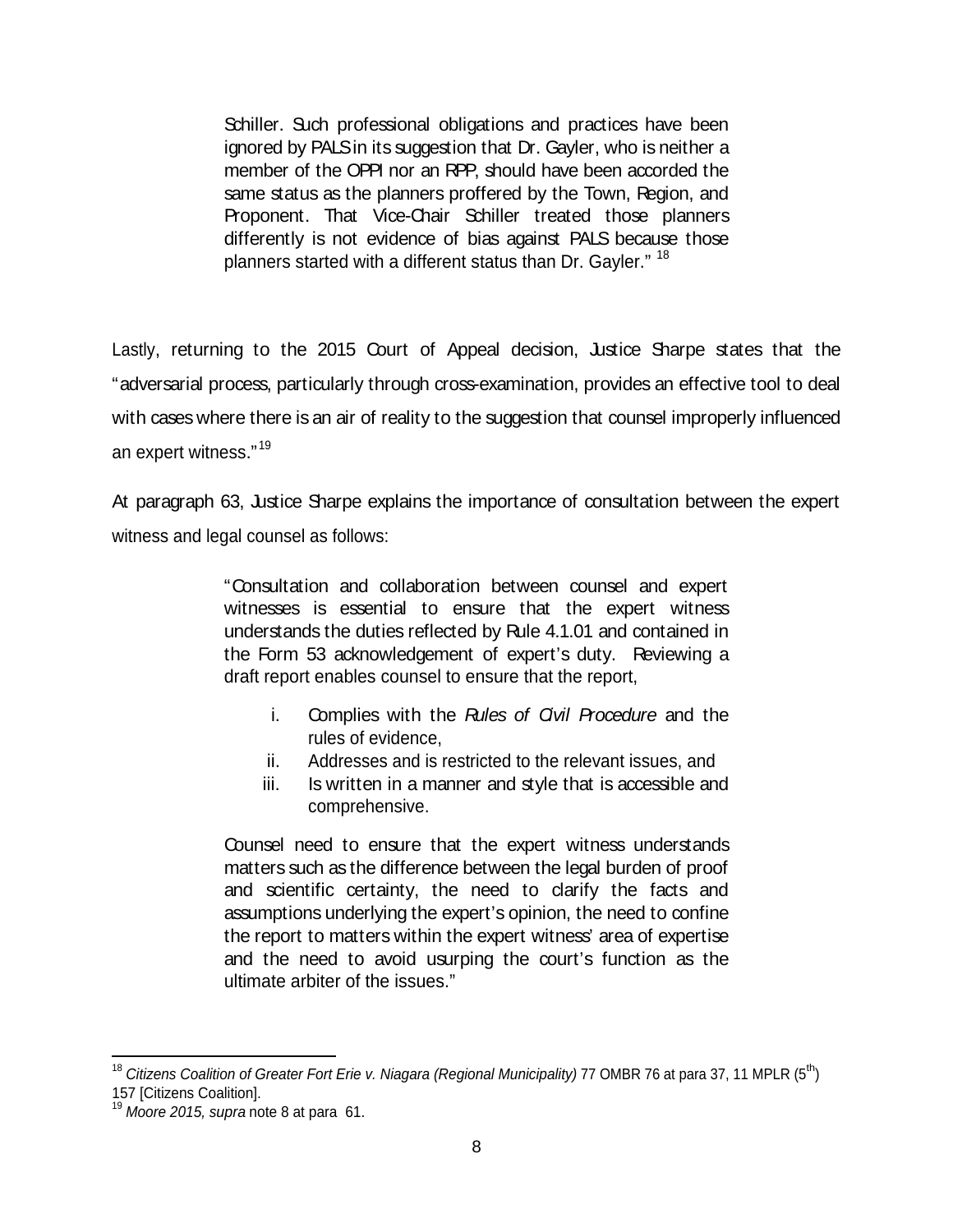#### **Rules of the Sandbox**

It is interesting to note that the Court of Appeal attached to its decision the Advocates' Societys' Principles Governing Communications with Testifying Experts ("Principles") on the basis that it provides a "thorough and thoughtful statement of the professional standard pertaining to the preparation of expert witnesses."<sup>20</sup> The introduction states that the document was developed by the Advocates' Society to provide guidance to members of the profession. It cautions that the Principles are "not intended to address all aspects of the retention and preparation of expert witnesses, rather they are intended to address the conduct of advocates in their dealings with experts with a view to ensuring that advocates can fulfil their important duties to their clients and to the courts and tribunals without compromising the independence or objectivity of testifying experts or impairing the quality of their evidence." $^{21}$ 

There are nine Principles in total and each provides a brief commentary for assistance. The nine Principles are as follows:

- 1. An advocate has a duty to present expert evidence that is: (i) relevant to the matters at issue in the proceeding in question; (ii) reliable; and (iii) clear and comprehensible. An appropriate degree of consultation with testifying expertsis essential to fulfilling this duty in many cases. An advocate may therefore consult with experts, including at the stage of preparing expert reports or affidavits, and in preparing experts to testify during trials or hearings.4 An advocate is not required to abandon the preparation of an expert report or affidavit entirely to an expert witness, and instead can have appropriate input into the format and content of an expert's report or affidavit before it is finalized and delivered.
- 2. At the outset of any expert engagement, an advocate should ensure that the expert witness is fully informed of the expert's role and of the nature and

 $^{20}$  *lbid* at para 57.

<sup>&</sup>lt;sup>21</sup> Ontario, The Advocates' Society, Principles Governing Communications with Testifying Experts, Appendix in 2015 ONCA 55 (Toronto: The Advocates' Society, 2014) at 2.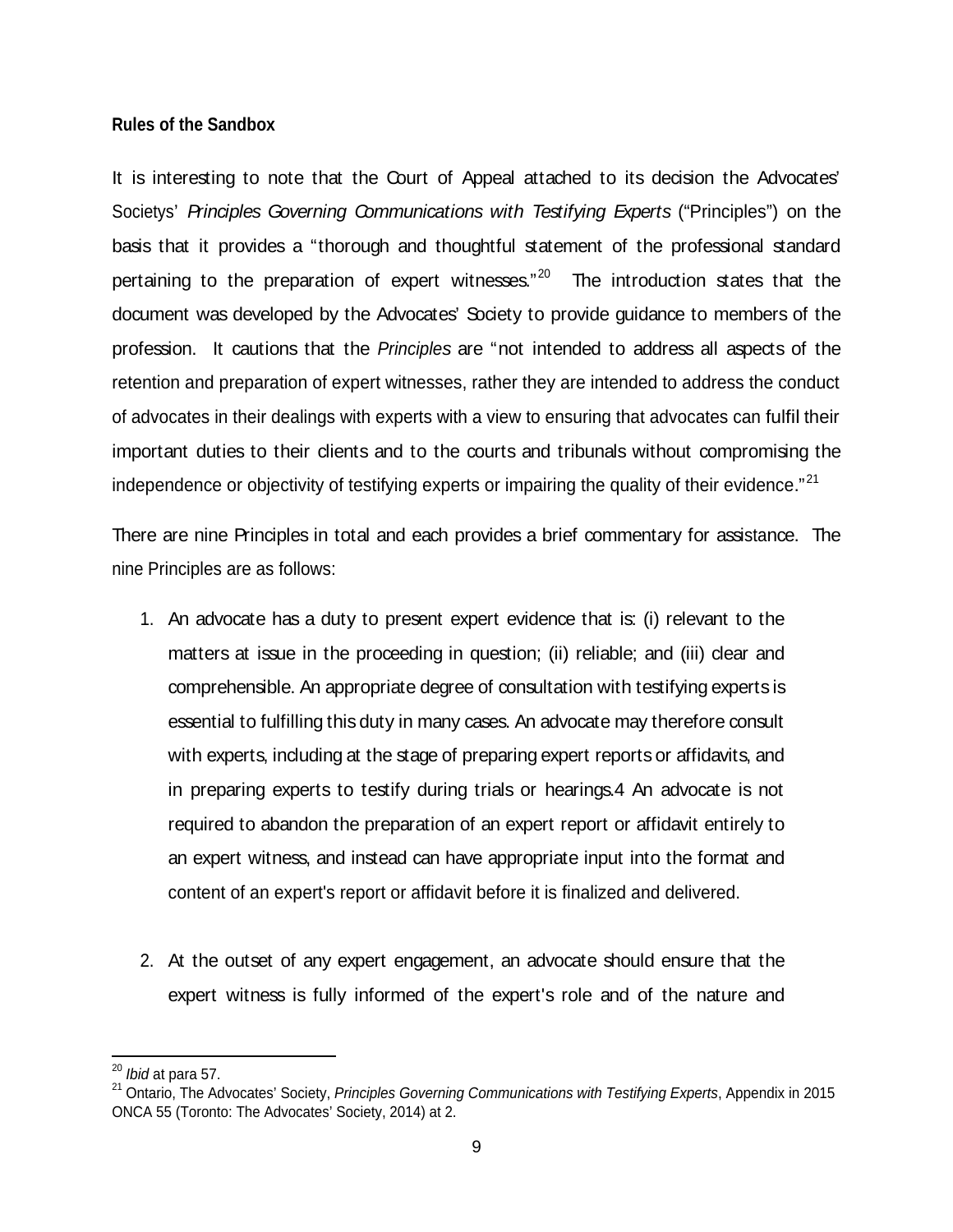content of the expert's duties, including the requirements of independence and objectivity.

- 3. In fulfilling the advocate's duty to present clear, comprehensible and relevant expert evidence, the advocate should not communicate with an expert witness in any manner likely to interfere with the expert's duties of independence and objectivity.
- 4. The appropriate degree of consultation between an advocate and a testifying expert, and the appropriate degree of an advocate's involvement in the preparation of an expert's report or affidavit, will depend on the nature and complexity of the case in question, the level of experience of the expert, the nature of the witness's expertise and other relevant circumstances of the case.
- 5. An advocate should ensure that an expert has a clear understanding of the issue on which the expert has been asked to opine. An advocate should also ensure that the expert is provided with all documentation and information relevant to the issue they have been asked to opine on, regardless of whether that documentation or information is helpful or harmful to their client's case.
- 6. An advocate should take reasonable steps to protect a testifying expert witness from unnecessary criticism.
- 7. An advocate should inform the expert of the possibility that the expert's file will be disclosed, and should advise the expert witness not to destroy relevant records.

10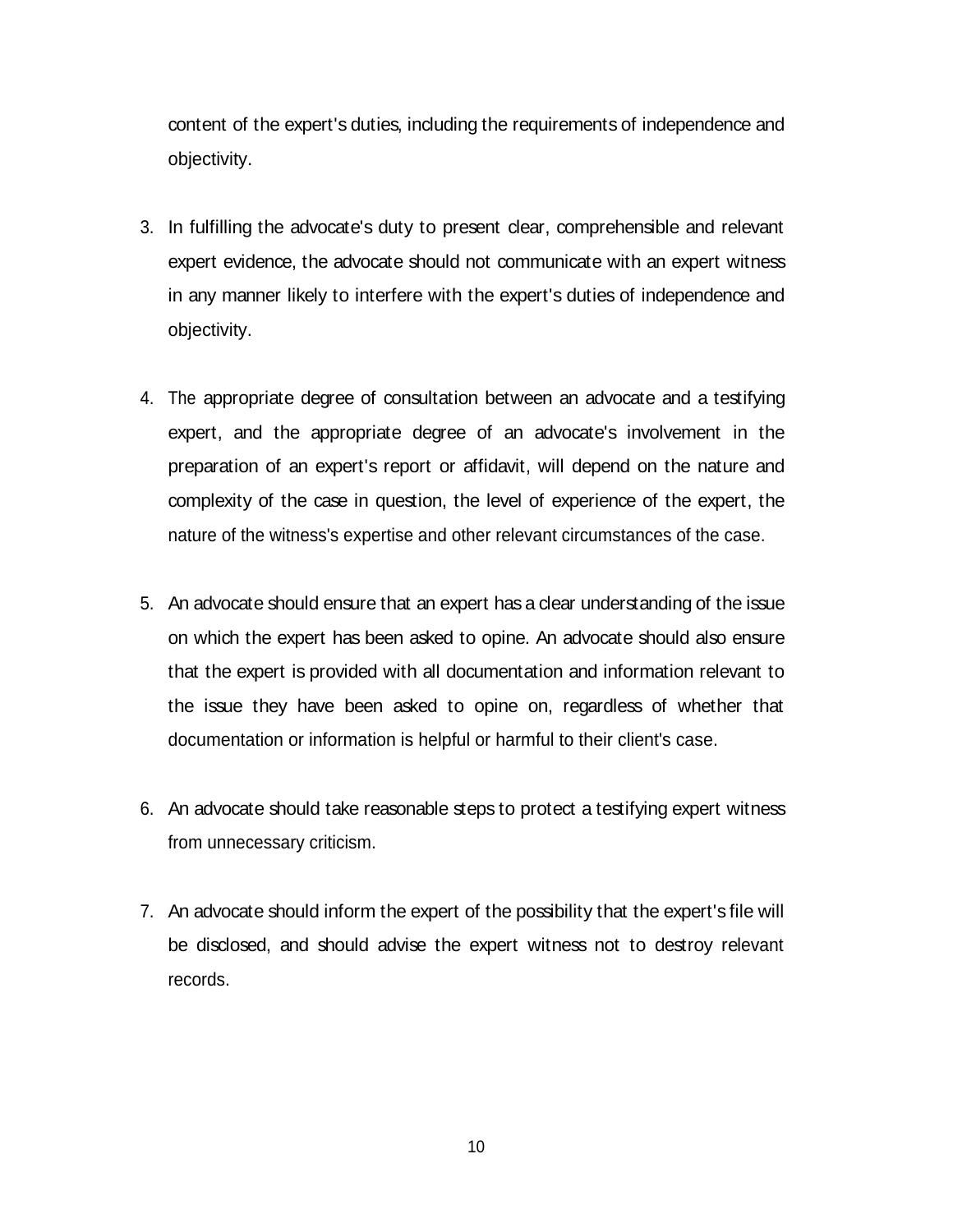- 8. At the outset of the expert's engagement, an advocate should inform the expert of the applicable rules governing the confidentiality of documentation and information provided to the expert.
- 9. In appropriate cases, an advocate should consider an agreement with opposing counsel related to the non-disclosure of draft expert reports and communications with experts.

The nine Principles articulated by the Advocates' Society remind me affectionately of the rules for playing nice in the sandbox. The rules of the sandbox were basic and almost intuitive and intended to make sure that everyone in the sandbox played nicely. However, if the rules of play are not known or undear, play in the sandbox turns into chaos and before you know it everyone is throwing sand. The trial judge's statements regarding the propriety of counsel reviewing expert reports in *Moore v Getahun* resulted in great uncertainty with respect to the interaction between counsel and their expert witnesses. The Principles articulated by the Advocates' Society and the Court of Appeal decision provide much needed clarity and certainty.

#### **Cautionary Tales: What happens when you don't play by the Rules of the Sandbox**

As discussed in the Court of Appeal decision the changes made to the Rules relating to expert witnesses is intended to ensure that expert witnesses provide opinion evidence that is fair, objective and non partisan. The amendments to the Rules were not intended to change the role of the expert witness, but rather are simply a restatement of the basic common law principles.<sup>22</sup> Justice Sharpe referenced the common law duties of an expert witness as articulated in National Justice Compania Naviera S.A. v Prudential Assurance Co. Ltd., as follows:

> "An expert witness should provide assistance to the Court by way of objective unbiased opinion in relation to matters within his expertise. An expert witness....should never assume the role of an advocate." $^{23}$

 $\frac{22}{2}$  Moore 2015, supra note 8 at para 52.

 $^{23}$  *Ibid* at para 52.  $\hphantom{1}$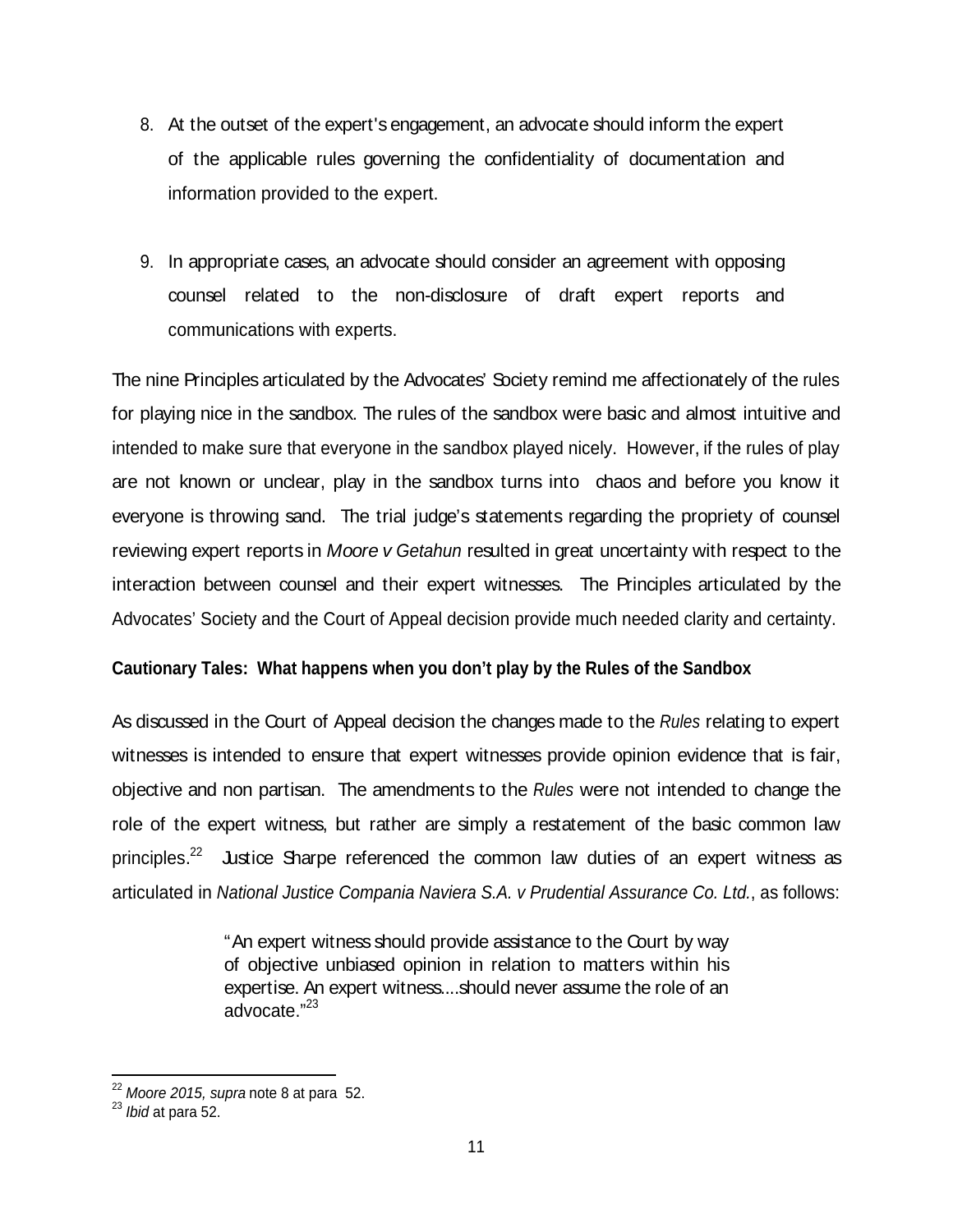Expert witnesses that cross the line and assume the role of an advocate are often disqualified from giving evidence and harshly criticized by both the courts and tribunals. The following are just a few recent examples of the consequences that flow from such grave transgressions.

#### **1. Jeff and Patricia Avery v The City of Sault St. Marie**

The applicants applied to amend the City of Sault St. Marie's Official Plan and Zoning By-law to create a 91 lot residential waterfront community. The applications were recommended for approval by the staff of the City of Sault St. Marie, but denied by Council. One of the parties to the proceeding was a ratepayers group known as the Pointes Protection Association ("PPA"). During the lengthy hearing two Motions were initiated by the Applicants to request that two of the PPA's witnesses not be qualified as experts to give opinion evidence.

The PPA presented Mr. Breen to the Board for qualification as an expert witness, in the field of hydrogeology. Mr. Breen has a Masters of Science from the University of Waterloo specializing in Contaminate Hydrogeology. In 2010 he was retained by the Conservation Authority to complete an independent review of the Applicant's application and supporting studies. The report was critical of the development application. In December of 2012 the Conservation Authority, notwithstanding Mr. Breen's report, issued a development permit to the Applicants.

Subsequent to the Conservation Authority issuing the permit, Mr. Breen wrote to the Conservation Authority setting out his outstanding concerns. Soon after on his own initiative and without permission by the Conservation Authority, he contacted and later met with the Algoma Health Unit and presented his report. In July 2013, without instructions from the Conservation Authority, he attended the public meeting for the application and raised his concerns with the application based upon his report.

The Board refused to qualify Mr. Breen as an expert witness on two grounds. After reviewing Mr. Breen's qualifications the Board determined that he was a hydrogeologist and not a coastal engineer and as such the Board was concerned that he had gone beyond his area of expertise in the opinions that he expressed in his expert witness report. Further, the Board was very critical of the activities undertaken by Mr. Breen and ruled that he had "engaged in a course of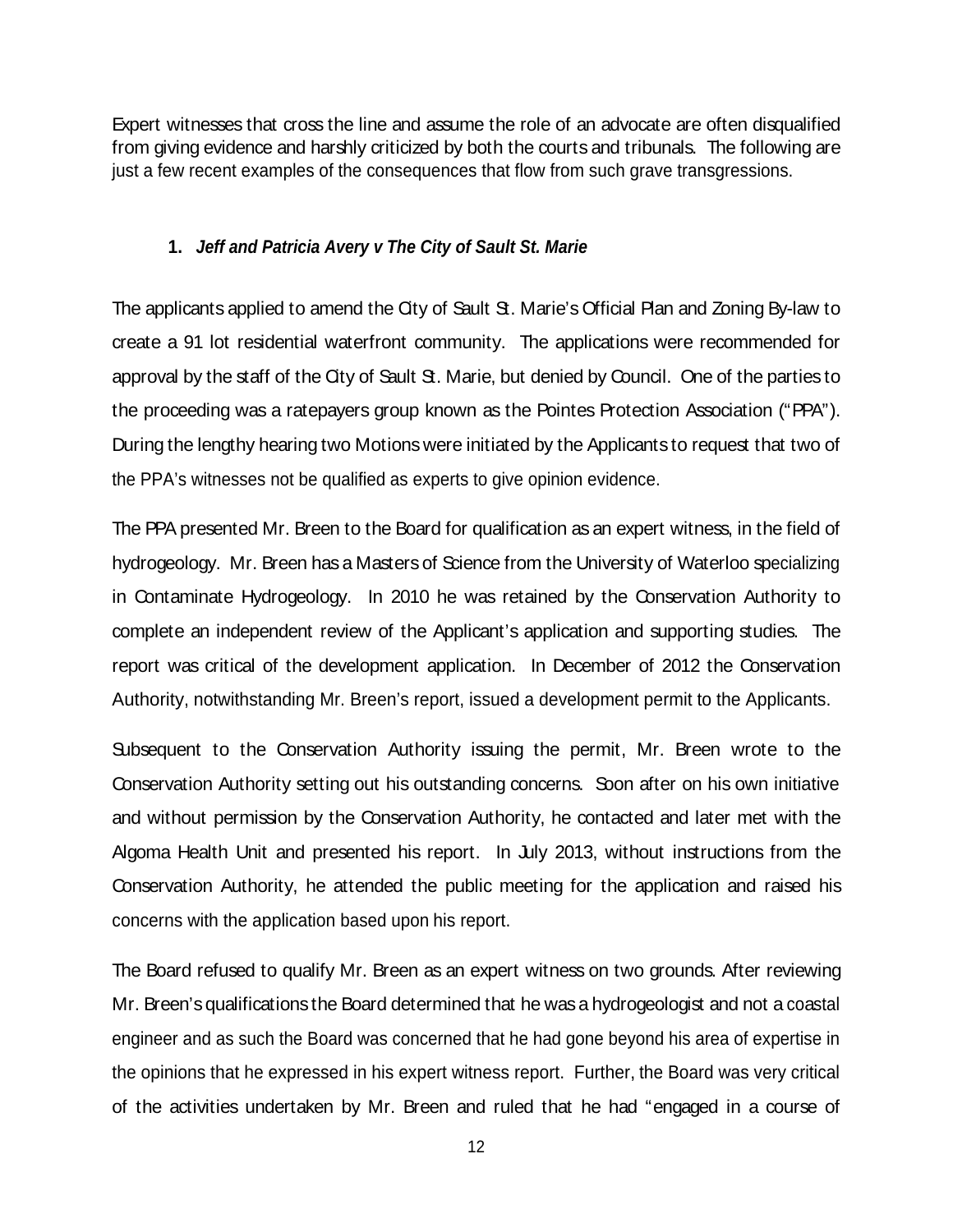conduct through his self-generated meeting with the Algoma Health Unit and subsequently his self-generated attendance and presentation to City Council that is indicative of one who is an advocate for a certain position."<sup>24</sup> The Board, in a strongly worded statement ruled as follows:

> "The case law is abundantly clear that a person can be an expert witness or an advocate but not both. It is clear to the Board that Mr. Breen has effectively through his course of conduct crossed the line from "expert witness" to "advocate" and to this Board it is clear he has lost the requisite objectivity that is required of an expert witness." $^{25}$

The second Motion concerned whether Mr. Usher should be qualified to provide expert opinion evidence on behalf of the PPA, in the field of land use planning. The Board acknowledged that he was a member of the Canadian Institute of Planners, a Registered Professional Planner and a past president of the Ontario Professional Planners Institute. The Board states he is a very experienced land use planner with the necessary academic and work experience to qualify as an expert witness in land use planning. He represented the PPA at the first two Pre-hearings and although he did not attend the last Pre-hearing he made "after the fact" submissions to the Board regarding an issue on the issues list and specifically reviewed the six decisions that had been submitted by the Applicants on that point. He stated that he was providing these comments from a planning and not a legal perspective.

He portrayed himself not as an advocate on behalf of the PPA, but rather that his conduct was only to represent the PPA "in the way that planners regularly represent their dients."<sup>26</sup> He also approached a land use planner from the Ministry of Municipal Affairs and Housing to see if he agreed with the comments expressed and whether he would agree to appear as a witness at the hearing.

The Board ruled that it would not qualify him as an expert entitled to give opinion evidence in land use matters on the basis that he had gone beyond the "way that planners regularly represent clients" and "entered into the fray asan advocate actively seeking out witnesses that

<sup>&</sup>lt;sup>24</sup> Avery v Sault Ste. Marie (City) OMB File No. PL130890 at para 52, [2015] OMBD No. 147 [Avery].<br><sup>25</sup> Ibid at para 53.

 $^{25}$  *lbid* at para 53.  $\blacksquare$ 

 $^{26}$  *Ibid* at para 67.  $\blacksquare$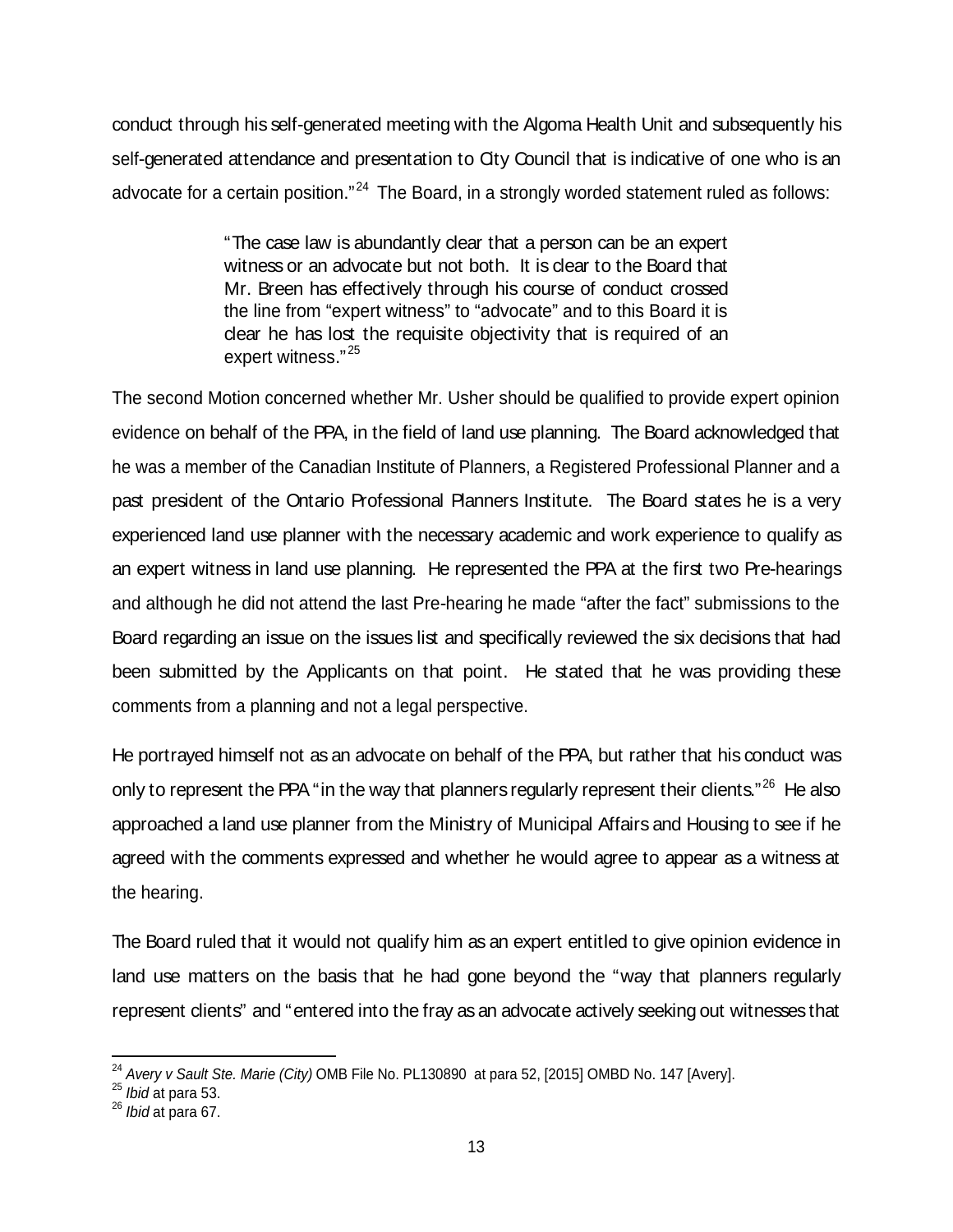he believed would be of assistance to his dient's case."<sup>27</sup> Although not allowed to provide expert opinion evidence, the Board ruled that it would treat his evidence as a fact witness.

#### **2. Eugene Knapik v Kiran Cheema & Damandeep Aujila**

The applicant applied to the City of Toronto to sever a property located in the South Long Branch area of the City into two lots with the intent of demolishing the existing home and constructing two new semi-detached dwellings with integral at-grade garages. A number of variances from the by-law were required to accommodate the proposed development. The Committee of Adjustment granted the severance and variances requested and the decision on the severance only was appealed to the OMB.

At the commencement of the hearing the Appellant, who was self-represented, informed the Board that it was his intent to call an expert planning witness, David Godley. Mr. Godley then spoke to the Board and informed the member that he had a preliminary issue which needed to be addressed prior to commencing the hearing. The Member explained to Mr. Godley that his opportunity to address the Board was in the course of giving hisplanning evidence. He insisted that the issue must be dealt with "now" as it relates to the "bias of the Member."<sup>28</sup>

The Member ruled that Mr. Godley's role in the hearing was that of a planning witness and that he did not have standing to raise this issue, however the Member would hear from the Appellant if he wished to raise the issue. The Appellant agreed to make submissions on the issue of bias and proceeded to assert to the Member that due to a statement she had made in the decision regarding 76 Ash Street, also located in the South Long Branch area, "they feel the member is biased" as they believe the statement reveals that the Member is in favour of severances in this neighbourhood.<sup>29</sup>

During the deliberations on the issue of bias the Member referenced correspondence Mr. Godley had sent to the Minister of Municipal Affairs and Housing which he later provided to

 $\frac{27}{27}$  Ibid at para 73.

<sup>&</sup>lt;sup>28</sup> Knapik v Toronto (City), OMB File No PL130528 at para 10, 79 OMBR 328, [2013] OMBD No. 920, [Knapik].<br><sup>29</sup> Ibid at para 12.

 $^{29}$  *Ibid* at para 12.  $\hspace{0.5cm}$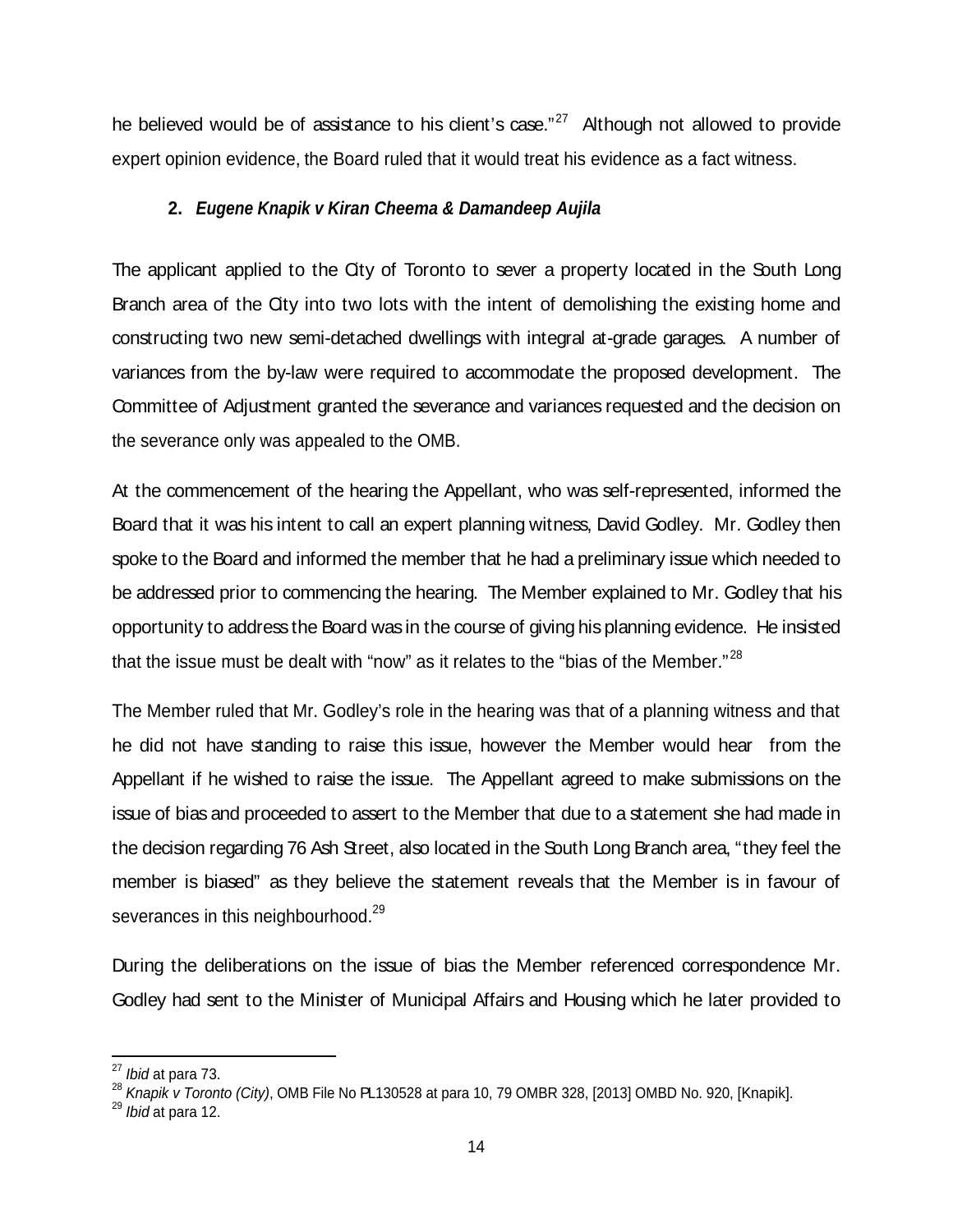several Provincial and Municipal Officials including the Executive Chair and staff of the Environment and Land Tribunal of Ontario wherein Mr. Godley asserted that the decision on 76 Ash contained "a wild statement that there should be more severances in this area, thus showing prejudice."<sup>30</sup> She also referenced an e-mail Mr. Godley had sent to the Board's staff with respect to the present appeal wherein Mr. Godley asserted that he had "no confidence" that three-named Board members, one of whom was the sitting Member, would give this matter a fair hearing based on previous decisions. The Member noted that all three named Members had approved severance applications in the South Long Branch neighbourhood.<sup>31</sup>

The Member clarified that nowhere in the Ash Street decision does it state "that there should be more severances in the area."<sup>32</sup> The Member refused the request for recusal and the adjournment was denied.

The Appellant presented Mr. Godley to the Board to be qualified as an expert witness to provide opinion evidence in the area of land use planning. Mr. Godley provided the Board with an Acknowledgement of Experts Duty form and stated that he was a retired Member of the Royal Town Planning Institute in the United Kingdom, was a former Member of the City of Toronto Committee of Adjustment and held various planning positions in Ontario between 1977 and 2001. The Member qualified Mr. Godley to give expert opinion evidence in matters of land use planning and advised him that his planning experience would be taken into consideration.

During cross-examination Mr. Godley was asked if he felt he could "provide opinion evidence that is fair, objective and non-partisan" given that he was a resident of the neighbourhood.  $33$ 

In granting the severance the Member found that Mr. Godley's opinion evidence and planning rationale was "lacking in its scope and objectivity." $34$  She further ruled that his opinion evidence lacked independence on the basis that he lived in the area but also based on her

 $30$  *Ibid* at para 18.

 $31$  Ibid at para 20.

 $32$  Ibid at para 22.  $\blacksquare$ 

 $^{33}$  *lbid* at para 53.  $\blacksquare$ 

 $^{34}$  *Ibid* at para 59.  $\blacksquare$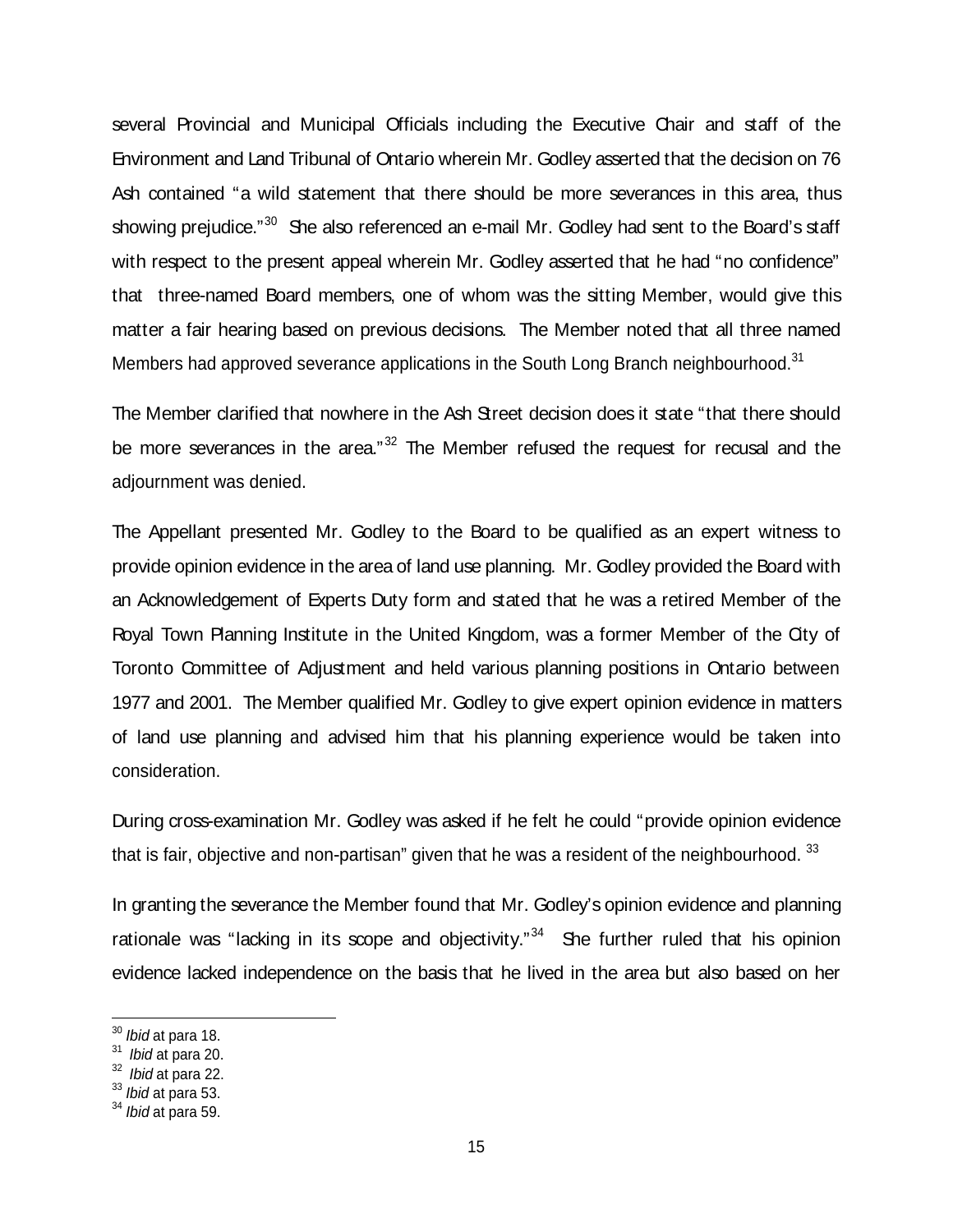review of his correspondence to the Board and others related to the file which showed that he was "entrenched in his position that severances should not be permitted in the South Long Branch area." $^{35}$ 

It is interesting that the Member did not first disqualify Mr. Godley from providing expert opinion evidence knowing the full nature of the unusual correspondence he filed with the Board prior to the commencement of the hearing. As noted by Vice-Chair de Avellar Schiller in her March 2015 Decision, it seems that "the path of least resistance in matters before the Board is sometimes to qualify the witness as an expert, admit the evidence and simply deal with it in terms of weight." $36$  However, she then cites the Dulong v Merrill Lynch Canada Inc. decision for the proposition that the trail judge should not abdicate its position and that it is the duty of the trial judge to take its role as the gatekeeper seriously.<sup>37</sup>

Ultimately the result is the same, once the witness crosses the line from expert to advocate they will either be disqualified or their evidence will be discredited and given no weight.

#### **3. Gino Fiorucci v City of Toronto**

Although Mr. Godley's evidence was seriously criticized for his lack of objectivity and independence in the 2014 decision discussed above, he once again returned to the Board with the objective of being qualified to provide expert opinion land use planning evidence on another severance application in the South Long Branch area. This matter concerned an application for severance and variances to create two residential lots to facilitate the construction of two new, two-storey detached homes at 20 St. James Street. In this case the severance and variances were denied by the Committee of Adjustment and appealed to the Board by the Applicant.

Mr. Godley attended at the hearing and was granted participant status as a resident of 401 Lake Promenade, being within the South Long Branch neighbourhood, but further south of the

 $35$  *Ibid* at para 60.

<sup>&</sup>lt;sup>36</sup> Grandoni v Niagara (Regional Municipality), OMB File No PL130395 at para 39, [2015] OMBD 233 [Grandoni].

<sup>&</sup>lt;sup>37</sup> Dulong v Merrill Lynch Canada Inc., 80 OR (3d) 378, 2006 CanLII 9146 [Dulong].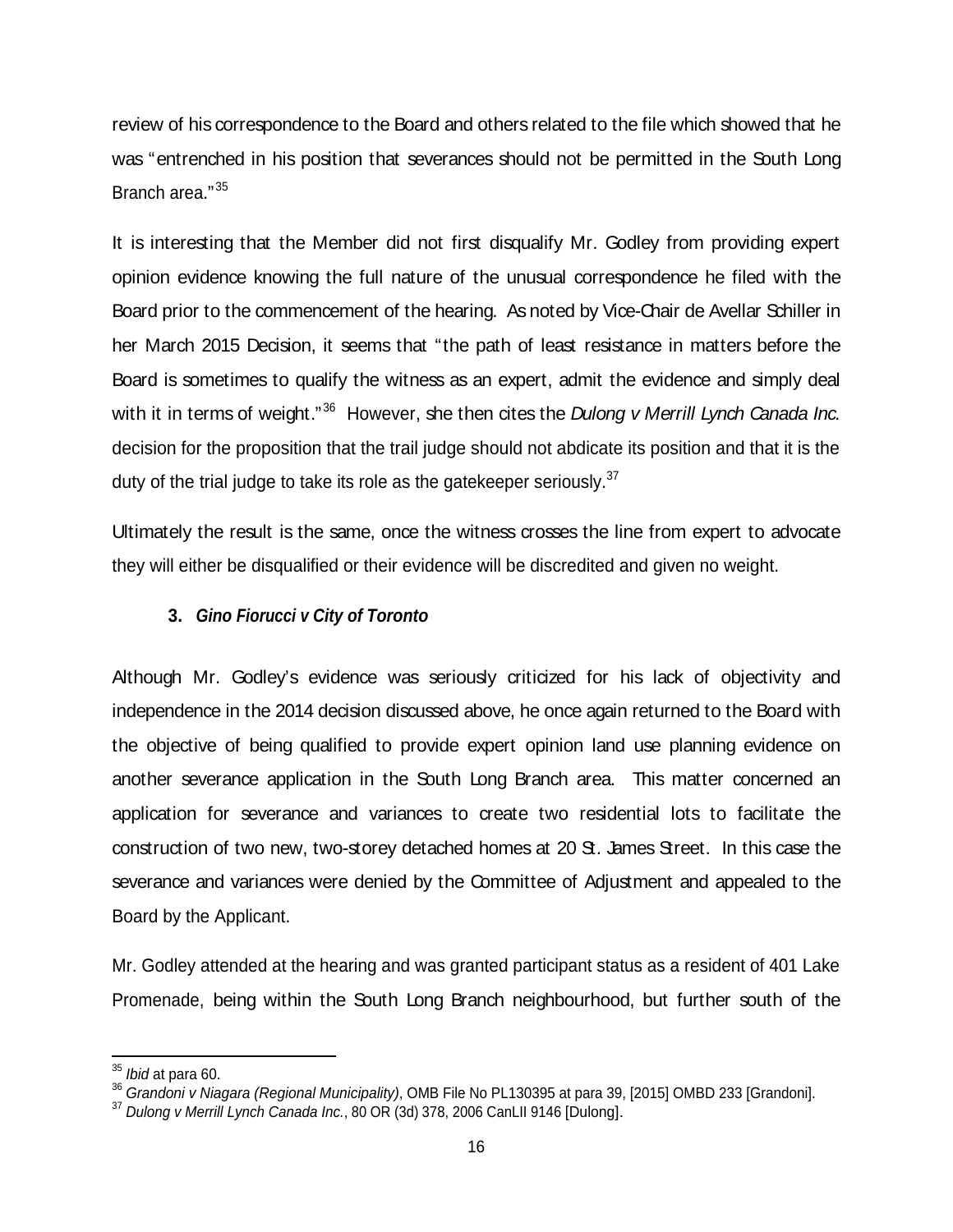subject property. Mr. Godley sought to be qualified by the Board as an expert witness. The Member did not qualify Mr. Godley as an expert witness to provide opinion evidence in the area of land use planning. As set out in Member Rossi's reasons, he did not qualify Mr. Godley as a result of his "purported planning experience but because Mr. Godley has demonstrated previously and at this hearing that he lacks the impartiality and objectivity of an expert witness; qualities required of all experts appearing before the Board."<sup>38</sup> Member Rossi noted that it is not enough to simply sign an Acknowledgement of Expert's Duty Form to guarantee that someone will be qualified as an expert."<sup>39</sup> At paragraph 20 of the Decision Member Rossi discusses the responsibility of the Board in granting expert status as follows:

> "It is the responsibility of all Members to uphold rigorously and defend the Board's adjudicative processes to ensure that they are in receipt of the best and highest quality expert evidence at the hearing, and that such evidence is presented and evaluated and the principles of natural justice are adhered to. To accord expert qualifications to Mr. Godley in the face of what transpired at this hearing through his behavior and the nature of his evidence would serve to diminish the integrity of the Board's processes and would almost assuredly impact the quality of future expert evidence presented in Board hearings generally were the Board to relax its standards. The same rigorous standards for objective and impartial professional evidence and opinion apply to this local neighbourhood just as they do in other Ontario communities. Fortunately, Board adjudicators have been consistent in rejecting this particular participant's attempt to be qualified as an expert for the same reasons as this Member has recorded."<sup>40</sup>

#### **4. Bailey v Barbour**

The following is a review of decisions rendered by Madame Justice Healey concerning a trial in the Ontario Superior Court of Justice related to an appeal from a decision of the Deputy Director of Titles granting possessory title of certain lands joining Tiny Island to the mainland. Bailey was the registered owner of Tiny Island. Barbour was the registered owner of the

 $38$  Fiorucci v Toronto (City), OMB File No PL141217 at para 16, [2015] OMBD No 165 [Fiorucci].<br> $39$  lbid at para 18.

 $^{39}$  *Ibid* at para 18.  $\hspace{150pt}$ 

 $^{40}$  *Ibid* at para 20.  $\hphantom{a}$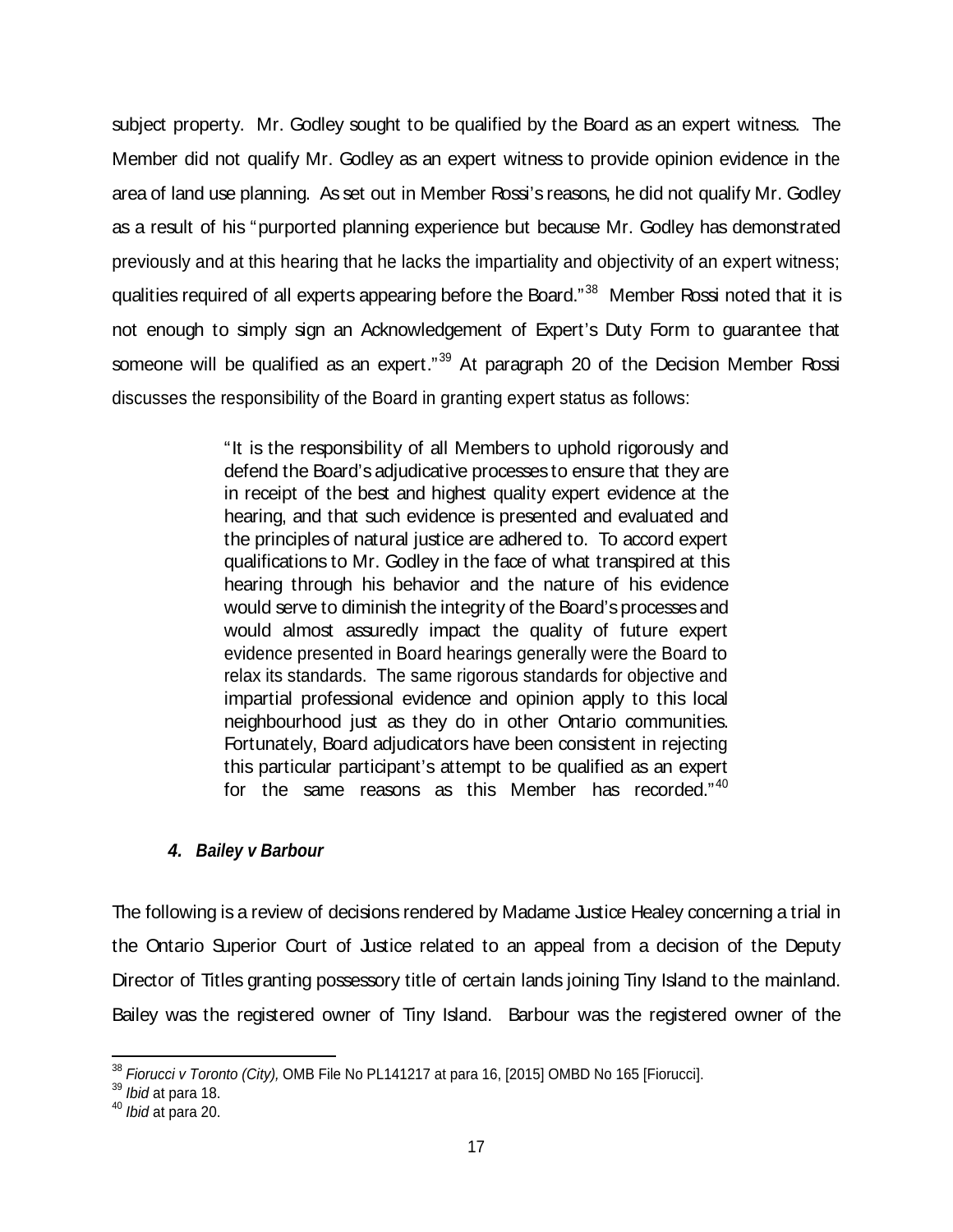mainland property opposite Tiny Island. The disputed land joined Tiny Island to the mainland when it was not under water and was used by the Bailey's to drive over part of the disputed land to reach their cabin on Tiny Island. Both parties provided expert evidence as to historical surveys and water levels in the area.

The court dismissed the appeal and ruled that Barbour's expert had demonstrated a lack of impartiality and had become an advocate for Barbour and therefore his evidence was rejected based on his clear bias. Justice Healey in her mid-trial ruling pertaining to e-mail communications and notes passing between Mr. Barbour's solicitor and Mr. Barbour's expert, during the trial, sets out the role of the expert witness at paragraph 18 as follows:

"The most important thing for an expert to retain throughout the litigation process is a position of distance from the interests of the party who engages them, in order that his or her impartiality remains intact. By contrast, the worst thing for an expert to devolve into is advocating for his client's view, or to become a champion for his client's cause. It is only where the expert can reliably be seen by the Court to have reached his opinions through an objective and neutral lens that his evidence can have potential value to the Court. The evidence of an expert who advocates for a dient's position, simply because it is his dient's position, loses considerable value and will ultimately be a waste of the Court's time if rejected outright due to partisanship."<sup>41</sup>

During cross examination Mr. Barbour's expert acknowledged that he had attended court for all ten of the trial days and that he had more than 50 and possibly 100 or more e-mail exchanges on the file with Mr. Barbour's solicitor since the trial began. He also confirmed that he had passed handwritten notes to Mr. Barbour's solicitor during the trial. Madame Justice Healey ordered that the e-mails in question and the notes were to be made available to the court.<sup>42</sup> After reviewing the e-mails and notes Justice Healey concluded that Mr. Barbour's expert had prepared written questions to put to Bailey's witnesses and that he had engaged in strategic discussions with Mr. Barbour's solicitor.

 $^{41}$  *Bailey v Barbour*, 2013 ONSC 4731 at para 18 (CanLII).

 $^{42}$  *lbid* at para 16.  $\hspace{0.5cm}$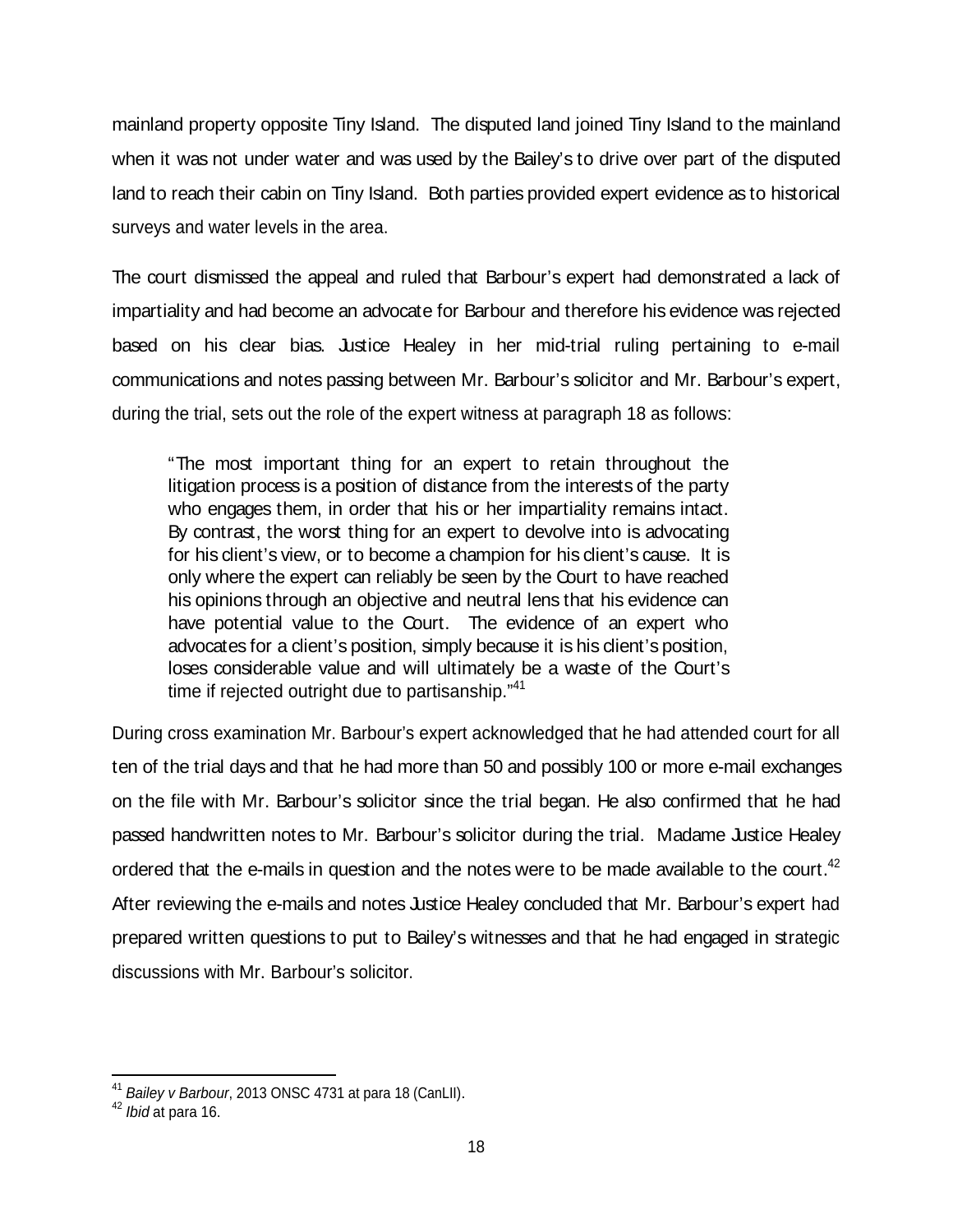She concluded that the evidence satisfied her that Mr. Barbour's expert was functioning at the trial asan advocate in concert with Mr. Barbour's solicitor. She ruled that Mr. Barbour'sexpert did not understand his duty to the Court, even though he had signed a Form 53. She further ruled that she was not satisfied that Barbour's solicitor had adequately explained such Acknowledgement to the witness "or if he did, I am led to the regretful conclusion that Mr. Barbour's solicitor thereafter allowed the witness to disregard that duty to the court."<sup>43</sup>

The trial judge concluded that Barbour's bias was so clear that she should and did reject his testimony outright as being of no probative value as it was tainted by bias and impartiality.<sup>44</sup>

The argument regarding costs was bifurcated. In a ruling from the first hearing Justice Healey determined entitlement and quantum of costs and that the payor of the costs would be determined in May of 2014. In a letter to Counsel dated March 10, 2014, Mr. Barbour's solicitor was alerted to the fact that the Court would be considering that this "may be an appropriate case for invoking Rule 57.07, due to costs wasted by Mr. Streisfield as a result of Mr. Stewart's involvement."<sup>45</sup>

In order for the Court to invoke Rule 57.07 it must have made at least a preliminary assessment that there have been costs wasted by the type of conduct that may warrant a personal costs order against the solicitor. Justice Haley in awarding significant costs personally against Mr. Barbour's solicitor found that Mr. Barbour's expert was a biased witness and that Mr. Streisfield "proffered him to the court when he knew or should have known of his bias". She further states that "[i]t defies reason that Mr. Streisfield could fail to question Mr. Stewart's objectivity when one considers the evidence reviewed..."<sup>46</sup>

Justice Haley in her reasons states that the "decision to provide the Court with expert testimony is part of the role of the lawyer having carriage of the matter, and his or her professional expertise should include an understanding that it undermines the integrity of the

 $^{43}$  Bailey v Barbour, 2013 ONSC 7397 at para 321 (CanLII).<br> $^{44}$  Ibid at para 324.

 $^{44}$  *Ibid* at para 324.  $\,$ 

 $^{45}$  Bailey v Barbour, 2014 ONSC 3698 at para 3 (CanLII).<br> $^{46}$  Ibid at para 44.

 $^{46}$  *lbid* at para 44.  $\,$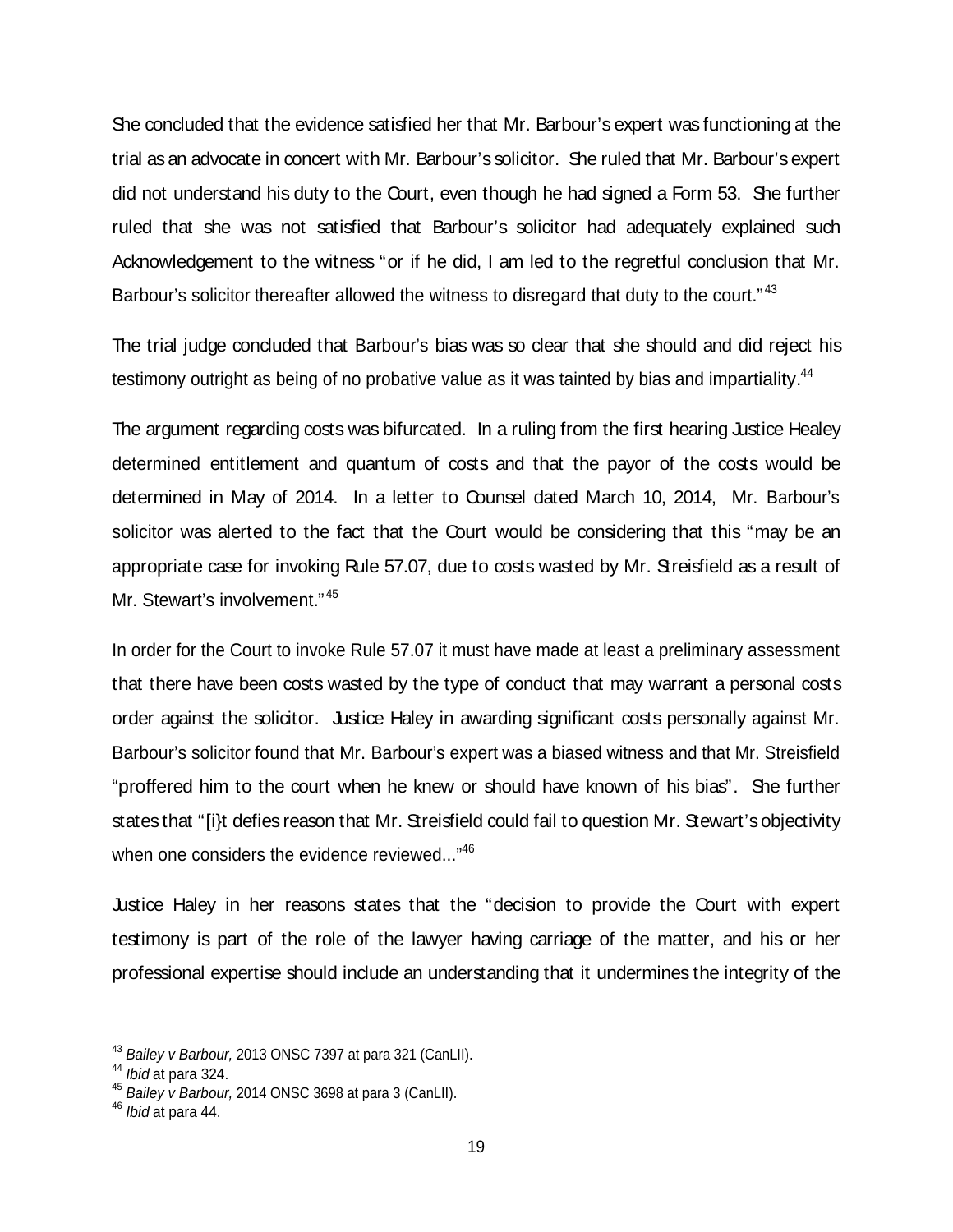justice system to direct a biased expert to step into the witness box". $47$  She opines that Mr. Streisfield's failure to prevent a biased witness from giving evidence demonstrates that the lawyer was derelict in his duties as an officer of the courts and by calling the witness acted in bad faith and caused the unnecessary waste of  $\cos s^{48}$  She concluded that a cost order against him personally was warranted and ordered him to pay 20% of the costs awarded Bailey.

#### **Conclusions:**

The amendment to the *Rules* concerning the duty of an expert witness and the contents of an expert witness' report were intended to clarify the role of the expert witness and to ensure that their opinions were unbiased, fair and objective. The release of the trial decision in Moore v. Getahun created a great deal of concern amongst the legal profession particularly with respect to the role of counsel in reviewing expert reports. If Madame Justice Wilson's ruling that the role of the expert witness had changed under Rule 53 and that counsel's prior practice of reviewing draft reports should stop, the rules of the sandbox had dramatically changed.

The release of the Court of Appeal decision in Moore v. Getahun has once again brought calm and order to the sandbox. The decision carefully reviews not only the role of the expert witness but also the role of counsel in their dealings with experts to ensure that advocates can fufil their duties to both their clients and the courts. The Court of Appeal decision endorses the Advocates' Society's Nine Principles as a thorough and thoughtful statement of the professional standards governing the interaction between counsel and the expert witness and should provide sage assistance to the legal profession.

The case reviews provided in this paper are but a few examples to use as cautionary tales for those experts that forget that the duty of every expert engaged by or on behalf of a party is provide opinion evidence that is fair, objective and non-partisan and that their opinion evidence is related only to matters that are within their area of expertise. The consequences of

 $\frac{47}{10}$ ibid at para 46.

 $^{48}$  *lbid* at para 46.  $\,$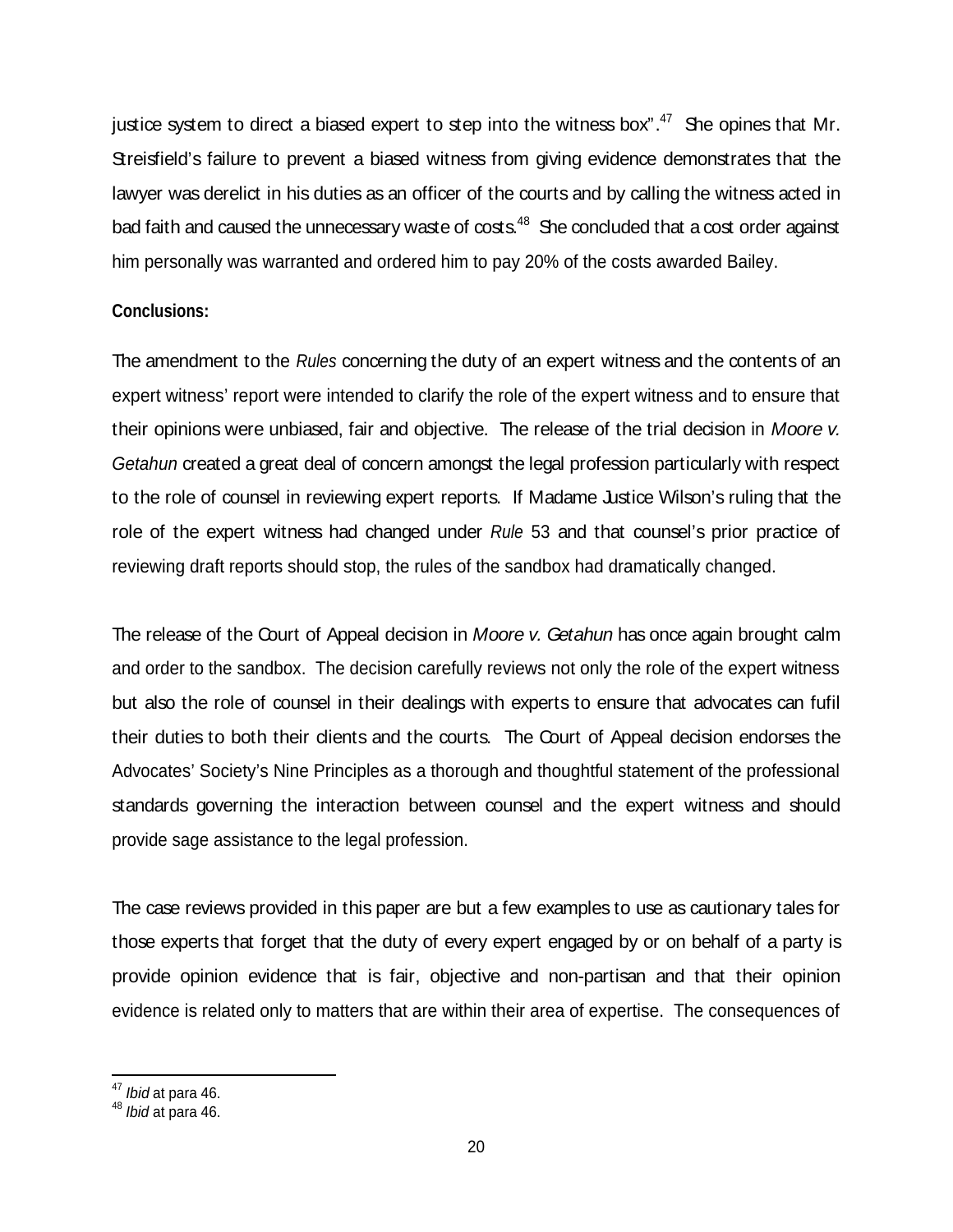crossing the line and becoming a "hired gun" or advocate are significant for both the expert and their client's case.

The case of Bailey v. Barbour is presented to underscore that the duty to ensure that the expert opinion evidence is fair, objective and non-partisan is not simply the responsibility of the expert witness, but also that of the lawyer that calls the expert witness.